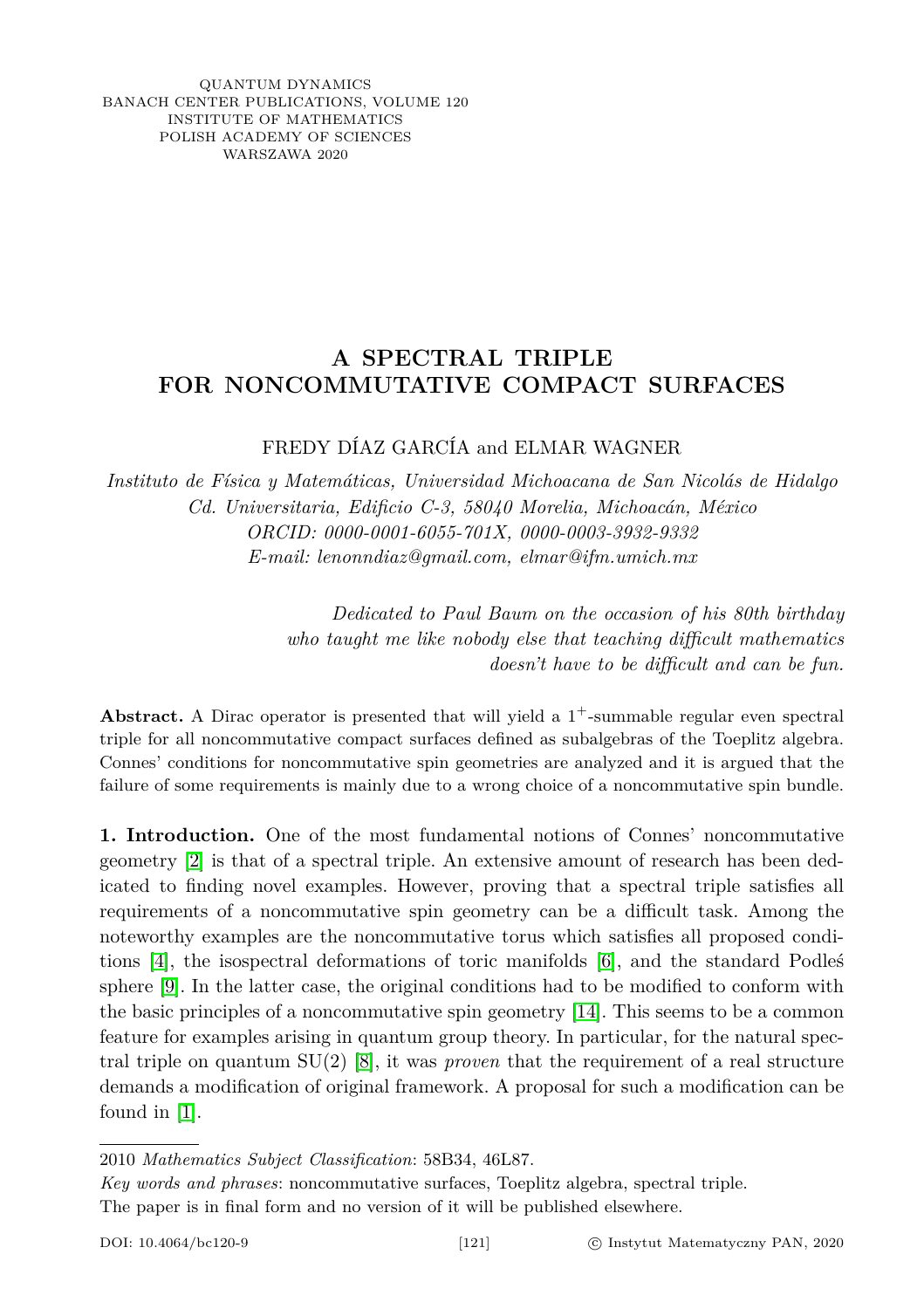In this paper, we present a  $1^+$ -summable regular even spectral triple for the noncommutative compact surfaces from [\[15\]](#page-13-7) and study it in the context of Connes' noncommutative spin geometry [\[11\]](#page-13-8). It turns out that the same Dirac operator can be used for all noncommutative compact surfaces including the non-orientable ones. This already indicates that these spectral triples are not very useful for the calculation of topological invariants (yet this could be a welcome effect: if all quantum spaces behaved like the classical ones, there were no need for a quantization). The reason is that the spectral triples are defined on the "wrong" Hilbert space, namely on the holomorphic functions of the Bergman space on the unit disc rather than on sections of the noncommutative spin bundle. Although this seems obvious, such effects could easily be disguised in more complicated examples, especially if the finiteness and the regularity conditions can be satisfied as in our case. Under more favorable conditions, the finiteness and the regularity conditions lead the correct module related to the spin bundle. Here, however, as a consequence of working on the "wrong" Hilbert space, the spectrum of the Dirac operator resembles that of a 1-dimensional spectral triple and so does a possible real structure. Furthermore, the first order condition can only be satisfied up to compacts whereas the orientation condition and the Poincaré duality fail. In this sense, our paper is rather a warning that modifying or not fulfilling some axiomatic conditions may have substantial effects on the noncommutative spin geometry.

<span id="page-1-1"></span>**2. Noncommutative compact surfaces.** The noncommutative compact surfaces of any genus [\[15\]](#page-13-7) will be defined as subalgebras of the continuous functions on the quantum disc. As explained in [\[12\]](#page-13-9), the universal C\*-algebra of the quantum disc can be represented by the Toeplitz algebra. For a description of the Toeplitz algebra, consider the open complex unit disc  $\mathbb{D} := \{z \in \mathbb{C} : |z| < 1\}$  with the standard Lebesgue measure and let  $\mathbb{D} := \{z \in \mathbb{C} : |z| \leq 1\}$  denote its closure in  $\mathbb{C}$ . We write  $L_2(\mathbb{D})$  for the Hilbert space of square-integrable functions and  $A_2(\mathbb{D})$  for the closed subspace of holomorphic functions on  $\mathbb{D}$ . Let  $\hat{P}$  denote the orthogonal projection from  $L_2(\mathbb{D})$  onto  $A_2(\mathbb{D})$ . The Toeplitz operator  $\hat{T}_f \in B(A_2(\mathbb{D}))$  with symbol  $f \in C(\bar{\mathbb{D}})$  is defined by

<span id="page-1-0"></span>
$$
\hat{T}_f(\psi) := \hat{P}(f\,\psi), \qquad \psi \in A_2(\mathbb{D}) \subset L_2(\mathbb{D}),
$$

and the Toeplitz algebra  $\mathcal T$  is the C<sup>\*</sup>-algebra generated by all  $\hat T_f$  in  $B(A_2(\mathbb D))$ . As is well known [\[13\]](#page-13-10), the compact operators  $K(\ell_2(\mathbb{N})) \cong K(A_2(\mathbb{D}))$  belong to  $\mathcal T$  and the quotient  $\mathcal{T}/K(\ell_2(\mathbb{N})) \cong C(\mathbb{S}^1)$  gives rise to the C<sup>\*</sup>-algebra extension

$$
0 \longrightarrow K(\ell_2(\mathbb{N})) \longrightarrow \mathcal{T} \stackrel{\hat{\sigma}}{\longrightarrow} C(\mathbb{S}^1) \longrightarrow 0, \tag{1}
$$

with the symbol map  $\hat{\sigma} : \mathcal{T} \longrightarrow C(\mathbb{S}^1)$  given by  $\hat{\sigma}(\hat{T}_f) = f|_{\mathbb{S}^1}$  for all  $f \in C(\bar{\mathbb{D}})$ .

Recall that each closed surface can be constructed from a convex polygon by a suitable identification of its edges. Instead of edges of a polygon, we will consider arcs on the boundary of the unit disc. In this manner, the C\*-algebra of continuous functions on a closed surface can be viewed as a subalgebra of  $C(\mathbb{D})$ . Identifying points on the boundary means that the functions belonging to the specified subalgebra must have the same values on identified points. In correspondence with the presentation of oriented closed surfaces,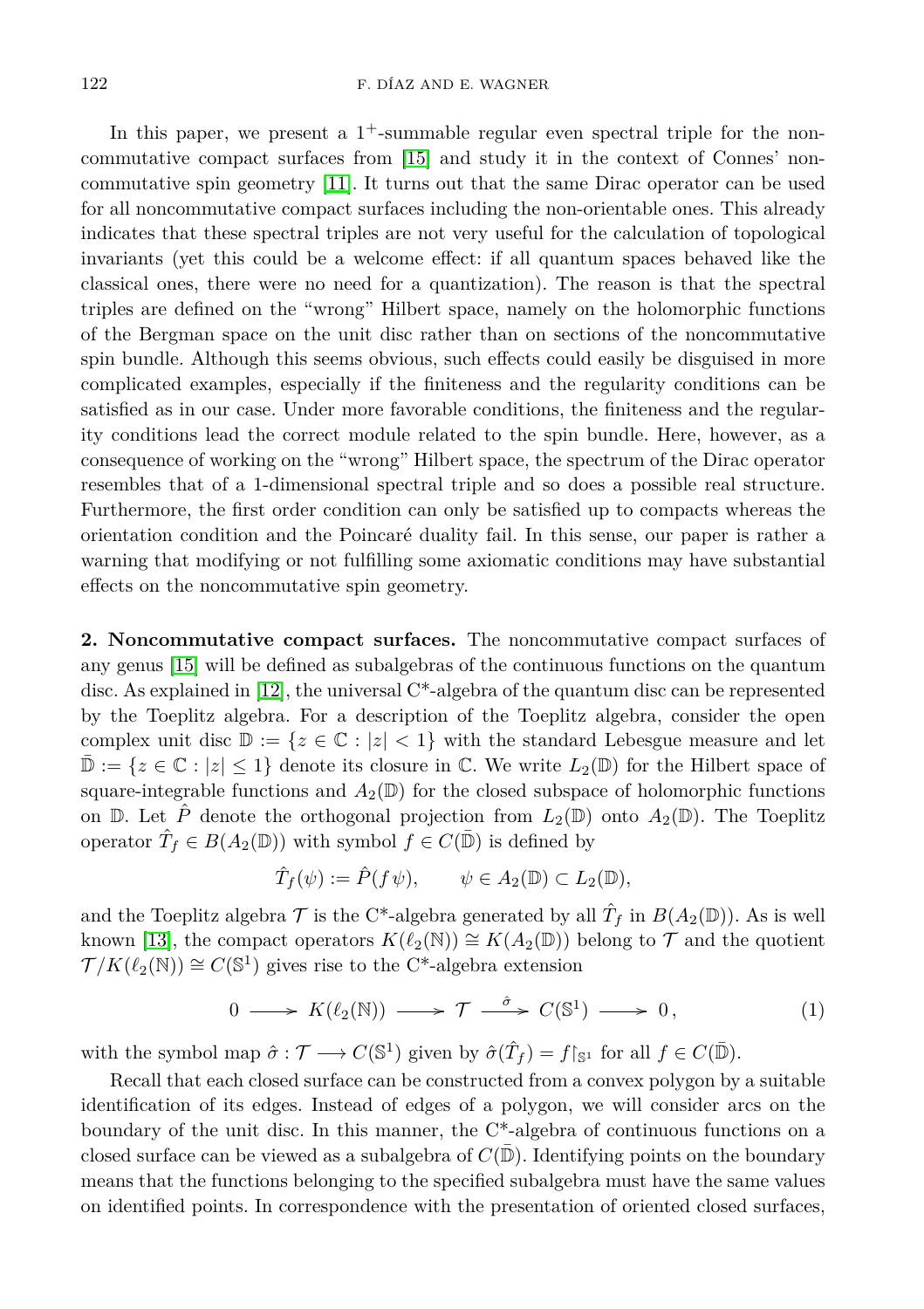let  $g \in \mathbb{N}$  and define  $4g$  arcs on the circle  $\mathbb{S}^1$  by

$$
a_k, a_k^{-1} : [0, 1] \longrightarrow \mathbb{S}^1
$$
,  $a_k(t) := e^{\pi i (k-1+t)/(2g)}$ ,  
 $a_k^{-1}(t) := e^{\pi i (2g+k-t)/(2g)}$ ,  $k = 1, ..., 2g$ .

By standard operations from algebraic topology, one can readily show that

$$
\mathbb{T}_g := \bar{\mathbb{D}}/\sim, \quad z \sim z \quad \text{and} \quad a_k(t) \sim a_k^{-1}(t) \text{ for all } z \in \mathbb{D}, \ t \in [0,1], \ k = 1, \ldots, 2g,
$$

is homeomorphic to a closed oriented surface of genus *g*.

Viewing the symbol map  $\hat{\sigma} : \mathcal{T} \to C(\mathbb{S}^1)$  as the counterpart of an embedding of the circle into the quantum disc, we define

$$
C(\mathbb{T}_{g,q}) := \left\{ f \in \mathcal{T} : \hat{\sigma}(f)(a_k(t)) = \hat{\sigma}(f)(a_k^{-1}(t)) \text{ for all } t \in [0,1], \ k = 1,\dots,2g \right\}, \tag{2}
$$

see [\[15\]](#page-13-7). To include the 2-sphere with genus 0, we consider additionally

<span id="page-2-0"></span>
$$
a_0, a_0^{-1} : [0, 1] \longrightarrow \mathbb{S}^1
$$
,  $a_0(t) := e^{\pi i t}$ ,  $a_0^{-1}(t) := e^{-\pi i t}$ .

and define  $C(\mathbb{S}_q^2) := C(\mathbb{T}_{0,q})$  as in [\(2\)](#page-2-0) with  $k = 0$ . Similarly, for non-orientable closed surfaces, let

$$
a_k, b_k : [0, 1] \longrightarrow \mathbb{S}^1
$$
,  $a_k(t) := e^{\pi i (k-1+t)/g}$ ,  $b_k(t) := e^{\pi i (-k+t)/g}$ ,  $k = 1, ..., g$ , (3)

and set

$$
C(\mathbb{P}_{g,q}) := \{ f \in \mathcal{T} : \hat{\sigma}(f)(a_k(t)) = \hat{\sigma}(f)(b_k(t)) \text{ for all } t \in [0,1], k = 1,\dots,g \}. \tag{4}
$$

From the continuity of the symbol map, it follows that  $C(T_{q,q})$  and  $C(\mathbb{P}_{q,q})$  are  $C^*$ -subalgebras of  $\mathcal T$ .

An alternative, albeit less illustrative description of these C\*-algebras can be given by considering  $L_2(\mathbb{S}^1)$  with orthonormal basis  $\{e_k:=\frac{1}{\sqrt{2}}\}$  $\frac{1}{2\pi}u^k$  :  $k \in \mathbb{Z}$ , where  $u(e^{it}) = e^{it}$ denotes the unitary generator of  $C(\mathbb{S}^1) \subset L_2(\mathbb{S}^1)$ . Let P denote the orthogonal projection from  $L_2(\mathbb{S}^1)$  onto the closed subspace  $\ell_2(\mathbb{N}) := \overline{\text{span}}\{e_n : n \in \mathbb{N}_0\}$ . Then the Toeplitz algebra  $\mathcal{T} \subset B(\ell_2(\mathbb{N}))$  is generated by the operators  $T_f$ ,  $f \in C(\mathbb{S}^1)$ , where

$$
T_f(\phi) := P(f\phi), \qquad \phi \in \overline{\text{span}}\{e_n : n \in \mathbb{N}_0\} \subset L_2(\mathbb{S}^1),\tag{5}
$$

and the symbol map  $\sigma : \mathcal{T} \to C(\mathbb{S}^1)$  reads  $\sigma(T_f) = f$ .

On the topological side, the C<sup>\*</sup>-algebra of continuous functions on  $\mathbb{S}^1$  satisfying the conditions on  $\hat{\sigma}(f)$  in [\(2\)](#page-2-0) is isomorphic to  $C(\bigvee_{k=1}^{2g} \mathbb{S}^1)$ , where  $\bigvee_{k=1}^{2g} \mathbb{S}^1$  denotes the topological wedge product of *n* circles. Indicating the orientation of the identified arcs with a + or a −, we set

$$
C(\nabla^2 g \mathbb{S}^1) := \{ f \in C(\mathbb{S}^1) : f(a_k(t)) = f(a_k^{-1}(t)) \text{ for all } t \in [0,1], k = 1,\ldots, 2g \},
$$
  

$$
C(\nabla^2 g \mathbb{S}^1) := \{ f \in C(\mathbb{S}^1) : f(a_k(t)) = f(b_k(t)) \text{ for all } t \in [0,1], k = 1,\ldots,g \}.
$$

Then the definitions of  $C(\mathbb{T}_{q,q})$  and  $C(\mathbb{P}_{q,q})$  can be rewritten as

$$
C(\mathbb{T}_{g,q}) = \{ f \in \mathcal{T} : \sigma(f) \in C(\bigvee^{\!2g} \mathbb{S}^1) \}, \quad C(\mathbb{P}_{g,q}) = \{ f \in \mathcal{T} : \sigma(f) \in C(\bigvee^{\!g} \mathbb{S}^1) \}.
$$

By the short exact sequence [\(1\)](#page-1-0) and the definitions of  $C(\mathbb{T}_{q,q})$  and  $C(\mathbb{P}_{q,q})$ , these  $C^*$ -algebras contain obviously  $K(\ell_2(N)) = \ker(\sigma)$ . Restricting the symbol map to  $C(\mathbb{T}_{q,q})$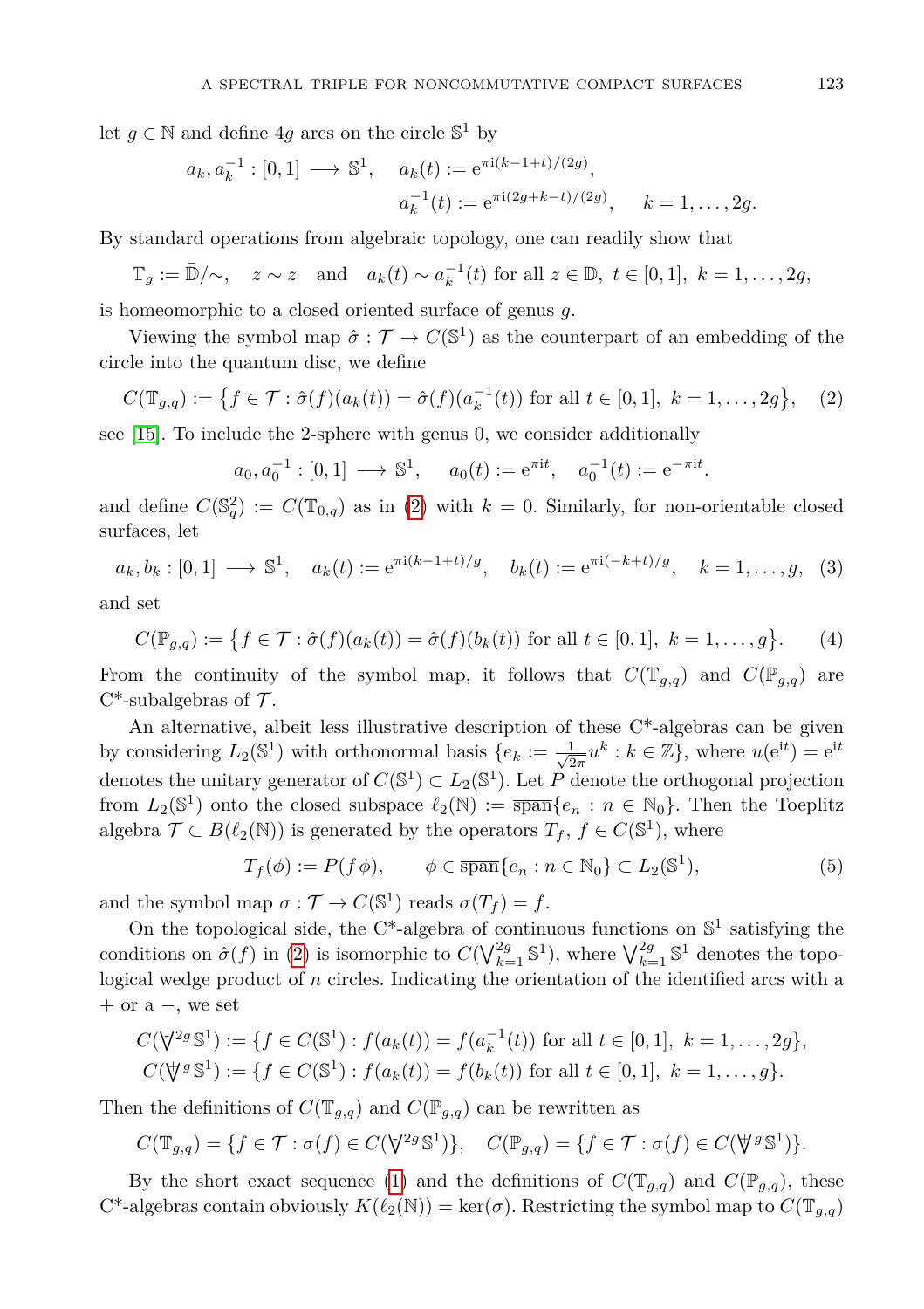and  $C(\mathbb{P}_{q,q})$  yields the C<sup>\*</sup>-extensions

<span id="page-3-0"></span>
$$
0 \longrightarrow K(\ell_2(\mathbb{N})) \longrightarrow C(\mathbb{T}_{g,q}) \stackrel{\sigma}{\longrightarrow} C\Big(\bigvee_{k=1}^{2g} \mathbb{S}^1\Big) \longrightarrow 0,
$$
  

$$
0 \longrightarrow K(\ell_2(\mathbb{N})) \longrightarrow C(\mathbb{P}_{g,q}) \stackrel{\sigma}{\longrightarrow} C\Big(\bigvee_{k=1}^{g} \mathbb{S}^1\Big) \longrightarrow 0.
$$
 (6)

The C\*-algebra extensions [\(6\)](#page-3-0) provide a computational tool for calculating the *K*-groups of the noncommutative compact surfaces. The result can be found in [\[15\]](#page-13-7) and is given by

$$
K_0(C(\mathbb{T}_{g,q})) \cong \mathbb{Z} \oplus \mathbb{Z}, \quad K_1(C(\mathbb{T}_{g,q})) \cong \bigoplus_{k=1}^{2g} \mathbb{Z},
$$
  
\n
$$
K_0(C(\mathbb{P}_{g,q})) \cong \mathbb{Z}_2 \oplus \mathbb{Z}, \quad K_1(C(\mathbb{P}_{g,q})) \cong \bigoplus_{k=1}^{g-1} \mathbb{Z}.
$$
  
\n(7)

Moreover, a set of free generators for  $K_0(C(\mathbb{T}_{q,q}))$  is given by the trivial projection  $[1] \in K_0(C(\mathbb{T}_{g,q}))$  and  $[p_{e_0}] \in K_0(K(\ell_2(\mathbb{N}))) \hookrightarrow K_0(C(\mathbb{T}_{g,q}))$ , where  $p_{e_0}$  denotes the 1-dimensional projection onto C*e*0. Note that the *K*-groups coincide with those of the classical counterparts but the function algebras  $C(\mathbb{T}_q)$  and  $C(\mathbb{P}_q)$  do not contain nontrivial  $1\times1$ -projections.

## **3. Differential geometry of noncommutative compact surfaces**

<span id="page-3-1"></span>**3.1. Spectral triples and regularity.** Since surfaces are even dimensional, we are looking for even spectral triples  $(A, \mathcal{H}, D, \gamma)$  for our noncommutative compact surfaces, i.e., a dense \*-subalgebra A of  $C(\mathbb{T}_{q,q})$  (or  $C(\mathbb{P}_{q,q})$ ) which is stable under holomorphic functional calculus, a faithful representation  $\pi : A \to B(H)$ , a self-adjoint operator *D* on H with compact resolvent and a self-adjoint grading operator  $\gamma$  satisfying  $\gamma^2 = id$ ,  $\gamma D = -D\gamma$ ,  $\gamma \pi(a) = \pi(a)\gamma$  and  $[D, \pi(a)] := D\pi(a) - \pi(a)D \in B(H)$  for all  $a \in A$ .

We say that a spectral triple is  $n^+$ -summable if  $(1+|D|)^{-(n+\epsilon)}$  yields a trace class operator for all  $\epsilon > 0$  but  $(1 + |D|)^{-n}$  does not. In this case, one refers to the number  $n \in [0,\infty)$  as the metric dimension in analogy to Weyl's formula for the asymptotic behavior of the eigenvalues of the Laplacian on a compact Riemannian manifold.

A spectral triple  $(A, \mathcal{H}, D)$  is called regular, if  $\pi(a)$ ,  $[D, \pi(a)] \in \bigcap_{n \in \mathbb{N}} \text{dom}(\delta_{|D|}^n)$  for all  $a \in \mathcal{A}$ , where  $\delta_{|D|}(x) := [|D|, x]$  and  $\text{dom}(\delta_{|D|}) := \{x \in B(\mathcal{H}) : \overline{\delta_{|D|}(x)} \in B(\mathcal{H})\}$ . Let  $D = F|D|$  denote the polar decomposition of *D*. For regular even spectral triples, one can show that  $F = \begin{pmatrix} 0 & F_{+-} \\ F & 0 \end{pmatrix}$  $\begin{pmatrix} 0 & F_{+-} \\ F_{-+} & 0 \end{pmatrix}$  provides an even Fredholm module for A and one defines  $\text{ind}(D) := \text{ind}(F_{+-})$ . This Fredholm module is called the fundamental class of *D* and we say that the fundamental class is non-trivial if it gives rise to non-trivial index pairings.

Before turning our attention to spectral triples for  $C(T_{q,q})$ , we will describe more explicitly the action of  $\mathcal{T} \subset B(\ell_2(\mathbb{N}))$  on  $\ell_2(\mathbb{N})$ . As in the previous section, we use the orthonormal basis  $\{e_k = \frac{1}{\sqrt{2}}\}$  $\frac{1}{2\pi}u^k$  :  $k \in \mathbb{Z}$  of  $L_2(\mathbb{S}^1)$ . Then  $T_{u^n} = S^n$  and  $T_{u^{-n}} = S^{*n}$ ,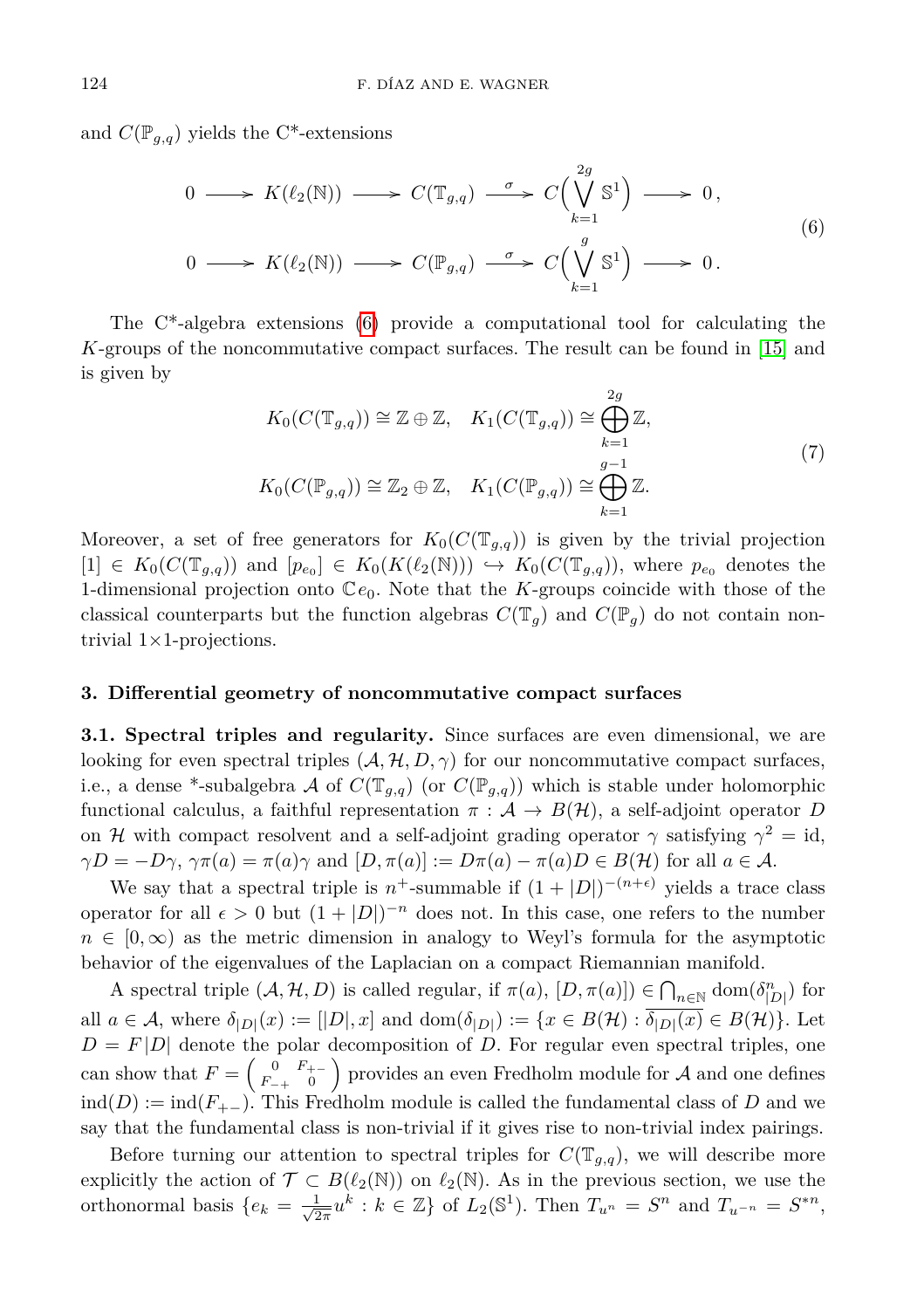where  $S \in B(\ell_2(N))$  denotes the shift operator given by

$$
Se_k = e_{k+1}, \qquad k \in \mathbb{N}_0.
$$

Expanding  $f \in C(\mathbb{S}^1) \subset L_2(\mathbb{S}^1)$  in its Fourier series  $f = \sum_{k \in \mathbb{Z}} f_k u^k$ ,  $f_k = \frac{1}{\sqrt{2\pi}}$  $\frac{1}{2\pi}\langle e_k, f \rangle$ , and setting

<span id="page-4-1"></span>
$$
S^{\#k} := S^k, \quad k \ge 0, \qquad S^{\#k} := S^{*|k|}, \quad k < 0,
$$

we can write

$$
T_f = \sum_{k \in \mathbb{Z}} f_k S^{\#k},\tag{8}
$$

<span id="page-4-3"></span>which means that  $T_f e_n = \sum_{k \in \mathbb{N}_0} f_{k-n} e_k$ . Identifying  $C^{(m)}(\mathbb{S}^1)$  with the space of *m*-times continuously differentiable  $2\pi$ -periodic functions on  $\mathbb{R}$ , one shows by partial integration that

$$
T_{f'} = i \sum_{k \in \mathbb{Z}} k f_k S^{\# k}, \quad f \in C^{(1)}(\mathbb{S}^1),
$$
 (9)

where  $f' = \frac{d}{dt} f$  for  $t \in [0, 2\pi]$ . In particular,  $f = \sum_{k \in \mathbb{Z}} f_k u^k \in C^\infty(\mathbb{S}^1)$  implies that  ${f_k}_{k \in \mathbb{Z}}$  is a sequence of rapid decay.

The condition that  $\mathcal A$  should be stable under holomorphic functional calculus is often ignored because the proof that a chosen subalgebra has this property might be somewhat involved. Our choice is presented in the next proposition. The proof follows the arguments of [\[5,](#page-13-11) Proposition 1].

<span id="page-4-2"></span>PROPOSITION 3.1. Let  $\mathcal{K}_S \subset K(\ell_2(\mathbb{N}))$  denote the ideal of matrices of rapid decay, i.e., *operators A given by*  $Ae_n = \sum_{k \in \mathbb{N}_0} a_{kn}e_k$  *such that*  $\lim_{(k,n) \to \infty} |k^{\alpha} a_{kn} n^{\beta}| = 0$  *for all*  $\alpha, \beta \in \mathbb{N}_0$ . Set  $C^{\infty}(\nabla^{2g} \mathbb{S}^1) := C^{\infty}(\mathbb{S}^1) \cap C(\nabla^{2g} \mathbb{S}^1)$  and let A be the \*-algebra generated *by the elements of*  $K_S$  *and*  $C^{\infty}(\mathbb{T}_{g,q}) := \{T_f \in C(\mathbb{T}_{g,q}) : f \in C^{\infty}(\nabla^{2g} \mathbb{S}^1)\}\$ *. Then* A *is dense in C*(T*g,q*) *and stable under holomorphic functional calculus.*

*Proof.* Note that  $||T_f - T_g|| \le ||P|| ||f - g||_{\infty} \le ||f - g||_{\infty}$  and  $x = x - T_{\sigma(x)} + T_{\sigma(x)}$ with  $x - T_{\sigma(x)} \in K(\ell_2(\mathbb{N}))$ . Since each  $g \in C(\nabla^{2g} \mathbb{S}^1)$  can be uniformly approximated by functions from  $C^{\infty}(\nabla^{2g} \mathbb{S}^1)$ , and each compact operator can be approximated by matrices of rapid decay, A is dense in  $C(\mathbb{T}_{q,q})$ .

An elementary calculation shows that

$$
S^{\#(m+k)} - S^{\#m} S^{\#k} = (1 - S^m S^{*m}) S^{*(|k|-m)} (1 - S^{|k|} S^{*|k|}), \quad k < 0, \ 0 < m < |k|,
$$
  

$$
S^{\#(m+k)} - S^{\#m} S^{\#k} = (1 - S^m S^{*m}) S^{(m-|k|)} (1 - S^{|k|} S^{*|k|}), \quad k < 0, \ m \ge |k|,
$$
 (10)

and 0 otherwise, where the operators in [\(10\)](#page-4-0) are finite matrices. Let  $f, g \in C^{\infty}(\nabla^{2g} \mathbb{S}^1)$ . Using the representation [\(8\)](#page-4-1) together with equation [\(10\)](#page-4-0) and the fact that the coefficients are sequences of rapid decay, one proves that

<span id="page-4-4"></span><span id="page-4-0"></span>
$$
T_{fg} - T_f T_g = \sum_{m,k \in \mathbb{Z}} f_m g_k (S^{\#m+k} - S^{\#m} S^{\#k}) \in \mathcal{K}_S.
$$
 (11)

Thus  $[T_f, T_g] \in \mathcal{K}_S$ , so the algebra generated by  $\mathcal{C}^{\infty}(\mathbb{T}_{g,q})$  is commutative modulo the ideal  $\mathcal{K}_S$ . Since  $\mathcal{K}_S$  is an two-sided ideal in A, we get the exact sequence

$$
0 \longrightarrow \mathcal{K}_S \longrightarrow \mathcal{A} \stackrel{\sigma}{\longrightarrow} C^{\infty}(\mathbf{V}^{2g}\mathbb{S}^1) \longrightarrow 0.
$$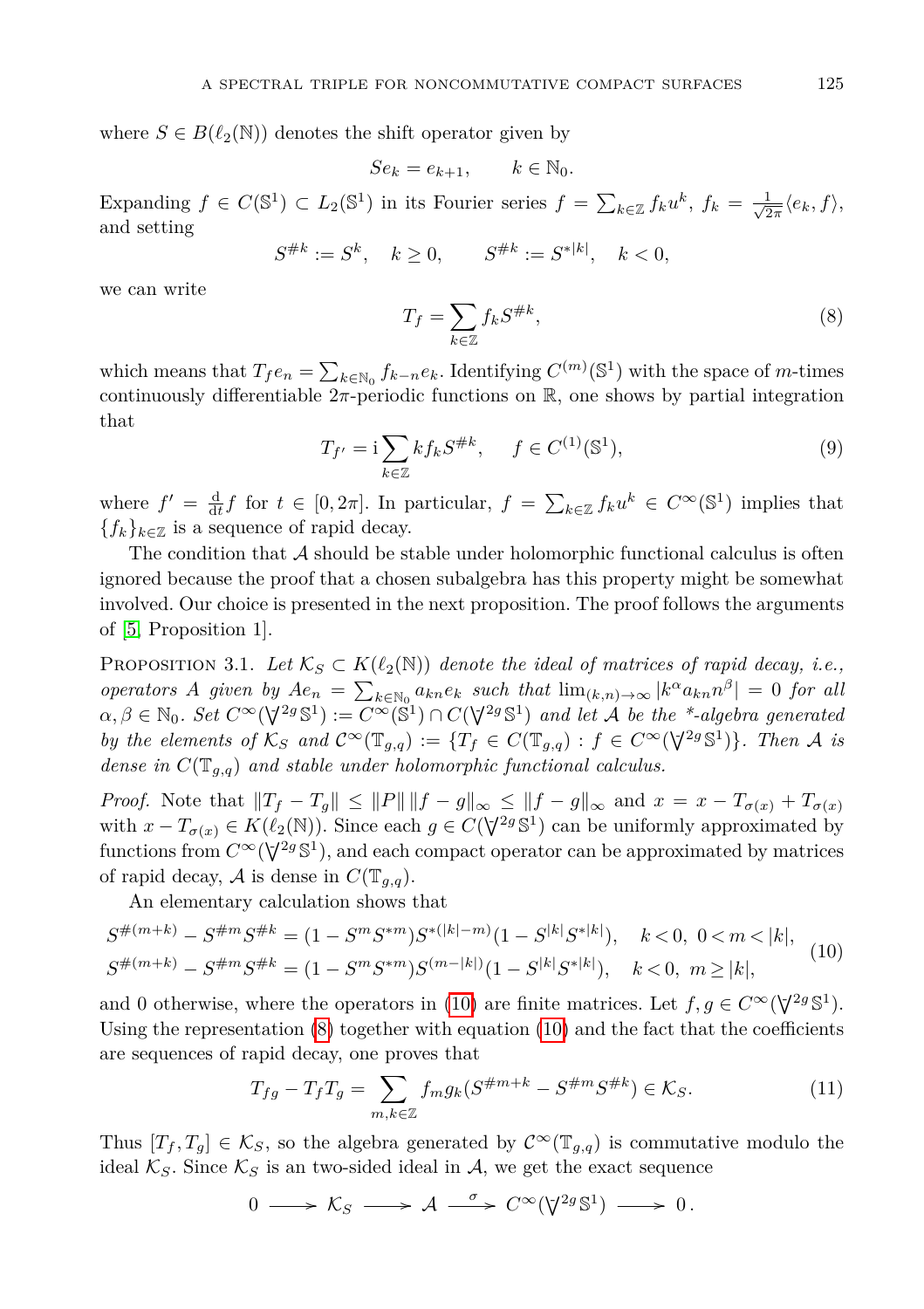Moreover,  $\mathcal{K}_S$  and  $C^{\infty}(\nabla^{2g} \mathbb{S}^1)$  with the usual (semi-)norms for sequences of rapid decay and *C*∞-functions, respectively, can be turned into Fréchet algebras which are stable under holomorphic functional calculus. To prove the proposition, it thus suffices to show that, for all  $a \in \mathcal{A}$  such that  $a^{-1} \in C(\mathbb{T}_{g,q})$ , one has  $a^{-1} \in \mathcal{A}$ .

Now, if  $a \in \mathcal{A}$  such that  $a^{-1} \in C(\mathbb{T}_{g,q})$ , then clearly  $\sigma(a^{-1}) = \sigma(a)^{-1} \in C^\infty(\nabla^{2g} \mathbb{S}^1)$ . Furthermore,  $1 - aT_{\sigma(a^{-1})} \in \mathcal{A}$  and  $\sigma(1 - aT_{\sigma(a^{-1})}) = 0$ , hence  $1 - aT_{\sigma(a^{-1})} \in \mathcal{K}_S$ . As  $\mathcal{K}_S$ is a two-sided ideal in  $C(\mathbb{T}_{g,q})$ , we obtain  $a^{-1} = a^{-1}(1 - aT_{\sigma(a^{-1})}) + T_{\sigma(a^{-1})} \in \mathcal{A}$ . This finishes the proof.  $\blacksquare$ 

As also in the classical case not all continuous functions are differentiable, the last proposition provides us with a preferred choice of a dense \*-subalgebra of  $C(T_{q,q})$  for the construction of a spectral triple. In [\[10\]](#page-13-12), a spectral triple for the noncommutative torus  $C(\mathbb{T}_{1,q})$  was obtained by starting with the action of the first order differential operator  $\frac{\partial}{\partial z}$  on the Bergman space  $A_2(\mathbb{D})$ . It turns out that essentially the same Dirac operator works for all the noncommutative compact surfaces from Section [2.](#page-1-1) In the following, we will first give the definition of these spectral triples and then prove their fundamental properties in a theorem.

The simplest choice of a  $\mathbb{Z}_2$ -graded Hilbert space with a faithful representation of  $C(\mathbb{T}_{q,q}) \subset B(\ell_2(\mathbb{N}))$  is  $\mathcal{H} := \ell_2(\mathbb{N}) \oplus \ell_2(\mathbb{N})$ . Then the assignment  $\pi : \mathcal{A} \to B(\ell_2(\mathbb{N}) \oplus \ell_2(\mathbb{N})),$  $\pi(a)(v_+ \oplus v_-) := av_+ \oplus av_-,$  evidently defines a faithful \*-representation for all \*-subalgebras  $A \subset B(\ell_2(N))$ . The representation commutes with the obvious grading operator *γ* given by  $\gamma(v_+ \oplus v_-) = v_+ \oplus (-v_-)$ . Consider now the self-adjoint number operator *N* defined by

<span id="page-5-0"></span>
$$
Ne_n = ne_n, \quad \text{dom}(N) = \left\{ \sum_{n \in \mathbb{N}_0} \alpha_n e_n \in \ell_2(\mathbb{N}) : \sum_{n \in \mathbb{N}_0} n^2 |\alpha_n|^2 < \infty \right\},\tag{12}
$$

and let

$$
D := \begin{pmatrix} 0 & S^*N \\ NS & 0 \end{pmatrix} = \begin{pmatrix} 0 & S^*N \\ S(N+1) & 0 \end{pmatrix}, \quad \text{dom}(D) = \text{dom}(N) \oplus \text{dom}(N) \subset \mathcal{H}. \tag{13}
$$

Since  $(S*N)^* = NS = S(N+1)$ , *D* is self-adjoint. Defining *F* and |*D*| by the polar decomposition  $D = F|D|$ , we get from [\(13\)](#page-5-0)

<span id="page-5-2"></span><span id="page-5-1"></span>
$$
F = \begin{pmatrix} 0 & S^* \\ S & 0 \end{pmatrix}, \quad |D| = \begin{pmatrix} N+1 & 0 \\ 0 & N \end{pmatrix}.\tag{14}
$$

<span id="page-5-3"></span>Clearly,  $\gamma D = -D\gamma$ .

THEOREM 3.2. Let  $\mathcal{A} \subset C(\mathbb{T}_{q,q})$  denote the pre-C<sup>\*</sup>-algebra from Proposition [3.1](#page-4-2), and let  $H, D, \gamma$  and the representation  $\pi : A \rightarrow B(H)$  be given as in the previous paragraph. Then  $(A, H, D, \gamma)$  *yields a* 1<sup>+</sup>-summable regular even spectral triple for  $C(\mathbb{T}_{q,q})$ . The Diraccurrent *operator D has discrete spectrum* spec $(D) = \mathbb{Z}$ *, each eigenvalue*  $k \in \mathbb{Z}$  *has multiplicity* 1 *and a complete orthonormal basis of associated eigenvectors is given by*

$$
b_k := \frac{1}{\sqrt{2}}(e_{k-1} \oplus e_k), \quad b_{-k} := \frac{1}{\sqrt{2}}(-e_{k-1} \oplus e_k), \quad k > 0, \quad b_0 := 0 \oplus e_0.
$$
 (15)

*Moreover, the fundamental class of D is non-trivial.*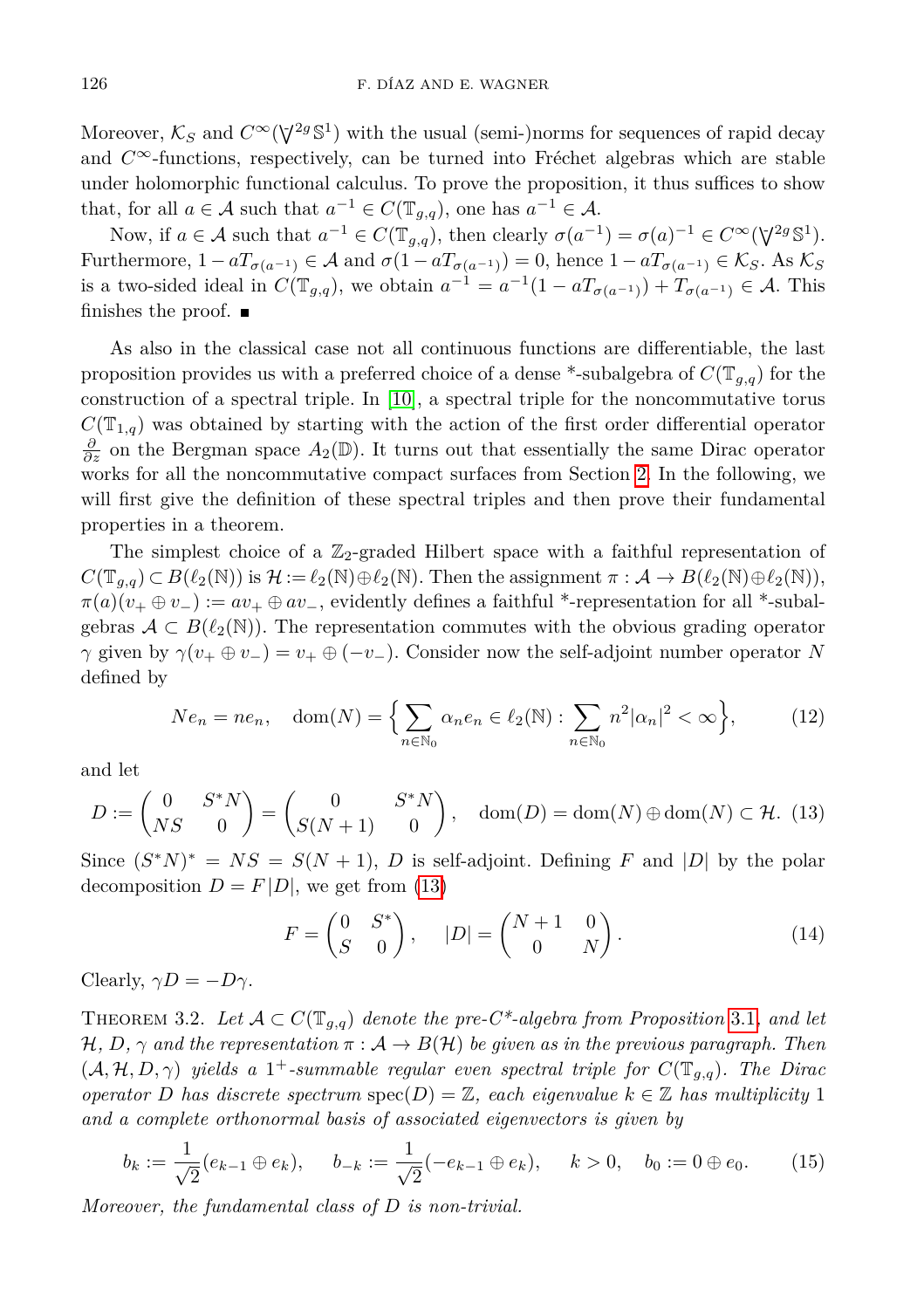*Proof.* It was already discussed above that  $\gamma$ , *D* and  $\pi(a)$ ,  $a \in \mathcal{A}$ , satisfy the commutation relations of a  $\mathbb{Z}_2$ -graded spectral triple. To prove that commutators the  $[D, \pi(a)]$  are bounded, it suffices to consider the generators from  $\mathcal{K}_S$  and  $\mathcal{C}^{\infty}(\mathbb{T}_{q,q})$  since, by the Leibniz rule for commutators,  $[D, \pi(ab)] = [D, \pi(a)]\pi(b) + \pi(a)[D, \pi(b)].$ 

If the operator  $A \in \mathcal{K}_S$  is given by a matrix of rapid decay  $(a_{kn})_{k,n \in \mathbb{N}_0}$ , then the matrices  $(n a_{kn})_{k,n \in \mathbb{N}_0}$  and  $(k a_{kn})_{k,n \in \mathbb{N}_0}$  corresponding to *NA* and *AN*, respectively, are again matrices of rapid decay and thus define bounded operators belonging to  $K_S$ . Using the relations  $S^*N = (N+1)S^*$  and  $S(N+1) = NS$ , we get

<span id="page-6-1"></span><span id="page-6-0"></span>
$$
[D, \pi(A)] = \begin{pmatrix} 0 & S^*NA - ANS^* - AS^* \\ SNA - ANS + SA & 0 \end{pmatrix}
$$
 (16)

which is bounded because all the operators  $A, S, S^*$ ,  $AN$  and  $NA$  belong to  $B(\ell_2(\mathbb{N}))$ . We can conclude even more, namely that the entries of  $[D, A]$  belong to  $\mathcal{K}_S$  since, as easily seen, the product of a matrix of rapid decay with the shift operator or its adjoint yields again a matrix of rapid decay.

Next, let  $f \in C^{\infty}(\nabla^{2g} \mathbb{S}^1)$  so that  $T_f \in C^{\infty}(\mathbb{T}_{g,q})$ . Then, by [\(8\)](#page-4-1) and [\(9\)](#page-4-3),

$$
[S^*N, T_f]e_n = \sum_{k \in \mathbb{N}_0} kf_{k-n}e_{k-1} - \sum_{k \in \mathbb{N}_0} nf_{k-n+1}e_k = \sum_{k \in \mathbb{N}_0} (k-n+1)f_{k-n+1}e_k
$$
  
= 
$$
\sum_{k \in \mathbb{Z}} kf_k S^{\#k+1}e_n = -i T_{\bar{u}f'}e_n,
$$
 (17)

hence

<span id="page-6-2"></span>
$$
[S^*N, T_f] = -i T_{\bar{u}f'} \in \mathcal{T}, \qquad [NS, T_f] = (-[S^*N, T_{\bar{f}}])^* = -i T_{uf'} \in \mathcal{T}.
$$
 (18)

Therefore  $[D, \pi(T_f)] \in B(H)$  since the entries of this  $2 \times 2$ -matrix belong to the Toeplitz algebra  $\mathcal{T} \subset B(\ell_2(\mathbb{N}))$ . This finishes the proof that  $[D,\pi(a)] \in B(\mathcal{H})$  for all  $a \in \mathcal{A}$ .

Furthermore, one readily verifies that the vectors  $b_k$ ,  $k \in \mathbb{Z}$ , in [\(15\)](#page-5-1) form a basis of eigenvectors for H and that  $Db_k = kb_k$ . Since each eigenvalue  $k \in \mathbb{Z} = \text{spec}(D)$  has multiplicity 1, the resolvent  $(D+i)^{-1}$  is compact and the spectral triple is 1<sup>+</sup>-summable.

To prove the regularity of the spectral triple, first note that

$$
[[D], A] = \begin{pmatrix} [N, A_{11}] & [N, A_{12}] + A_{12} \\ [N, A_{21}] - A_{21} & [N, A_{22}] \end{pmatrix}
$$
  
for  $A = \begin{pmatrix} A_{11} & A_{12} \\ A_{21} & A_{22} \end{pmatrix} \in B(\ell_2(\mathbb{N}) \oplus \ell_2(\mathbb{N})).$ 

Hence it suffices to show that all elements  $a \in \mathcal{A}$  and all entries of  $[D,\pi(a)]$  belong to  $\bigcap_{n\in\mathbb{N}}\text{dom}(\delta_N^n)$ , where  $\delta_N(x) := [N, x]$  for  $x \in B(\ell_2(\mathbb{N}))$ .

If  $A \in \mathcal{K}_S$  is given by a rapid decay matrix, then  $N^n A \in \mathcal{K}_s$  and  $AN^n \in \mathcal{K}_s$  for all  $n \in \mathbb{N}$  by the very definition of a rapid decay matrix. This implies  $\mathcal{K}_s \subset \bigcap_{n \in \mathbb{N}} \text{dom}(\delta_N^n)$ . As concluded below equation [\(16\)](#page-6-0), all entries of  $[D, \pi(A)]$  belong again to  $\mathcal{K}_{\mathcal{S}}$ . Therefore we have  $\pi(A)$ ,  $[D, \pi(A)] \in \bigcap_{n \in \mathbb{N}} \text{dom}(\delta_{|D|}^n)$  for all  $A \in \mathcal{K}_S$ .

<span id="page-6-3"></span>Let now 
$$
f \in C^{\infty}(\mathbb{S}^1)
$$
. As in (17), we have  $[N, T_f]e_n = \sum_{k \in \mathbb{N}_0} (k - n)f_{k - n}e_k$ , thus  

$$
\delta_N^n(T_f) = (-i)^n T_{f^{(n)}}
$$
(19)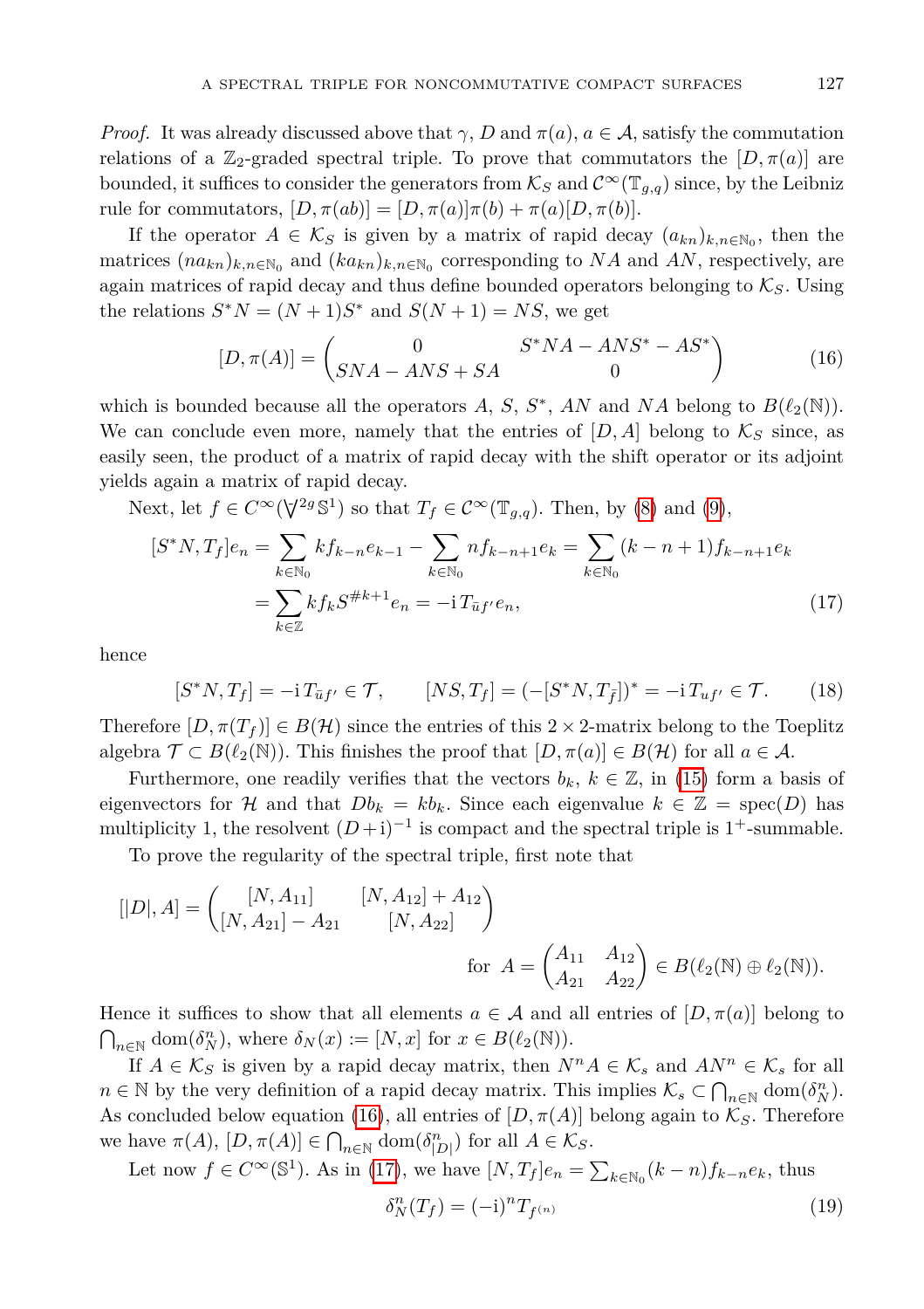by equation [\(9\)](#page-4-3). Consequently,  $T_f \in \bigcap_{n \in \mathbb{N}} \text{dom}(\delta_N^n)$ . As  $uf'$  and  $\bar{u}f'$  also belong to  $C^{\infty}(\mathbb{S}^1)$ , we conclude from the definition of  $C^{\infty}(\mathbb{T}_{g,q})$  together with [\(18\)](#page-6-2) and [\(19\)](#page-6-3) that  $\pi(T_f)$ ,  $[D, \pi(T_f)] \in \bigcap_{n \in \mathbb{N}} \text{dom}(\delta_{|D|}^n)$  for all  $T_f \in C^\infty(\mathbb{T}_{g,q})$ . Since the elements from  $\mathcal{K}_S$ and  $\mathcal{C}^{\infty}(\mathbb{T}_{q,q})$  generate A, the regularity follows from the Leibniz rule for commutators.

Having a regular, even spectral triple, we know that its fundamental class *F* from [\(14\)](#page-5-2) defines an even Fredholm module. Since  $\text{ind}(D) = \text{ind}(S^*) = 1 \neq 0$ , the fundamental class is non-trivial.

The restriction to  $C(\mathbb{T}_{q,q})$  was made only for notational convenience. Clearly, we have  $\mathcal{K}_S$  ⊂  $C(\mathbb{P}_{q,q})$  without any modification. Analyzing the proofs of Proposition [3.1](#page-4-2) and Theorem [3.2,](#page-5-3) one easily realizes that only the differentiability of the function *f* in the definition of  $T_f \in C^{\infty}(\mathbb{T}_{q,q})$  was used. So, if we define

$$
C^{\infty}(\mathbb{P}_{g,q}) := \{ T_f \in C(\mathbb{P}_{g,q}) : f \in C(\mathbb{V}^g \mathbb{S}^1) \cup C^{\infty}(\mathbb{S}^1) \},
$$
\n(20)

then all arguments in the proofs remain valid. Therefore we can state the analogous results of Theorem [3.2](#page-5-3) for  $C(\mathbb{P}_{q,q})$ .

COROLLARY 3.3. Let  $\mathcal{A} \subset C(\mathbb{P}_{g,q})$  denote the \*-algebra generated by the elements of  $\mathcal{K}_S$ *and*  $C^{\infty}(\mathbb{P}_{q,q})$ *. With the same definitions of* H, D,  $\gamma$  *and*  $\pi : A \rightarrow B(H)$  *as in Theorem* [3.2](#page-5-3),  $(A, D, H, \gamma)$  *yields a* 1<sup>+</sup>-summable regular even spectral triple for  $C(\mathbb{P}_{g,q})$ . The *spectrum, the eigenvalues and the orthonormal basis of eigenvectors from Theorem* [3.2](#page-5-3) *remain unchanged for the Dirac operator D and its fundamental class is non-trivial.*

At the first glance, it might be surprising that there exist Dirac operators on noncommutative versions of a non-orientable manifolds. However, the Dirac operator of a spectral triple should rather be viewed as an analog of an elliptic first order differential operator and not necessarily as the Dirac operator on a spin manifold. Nevertheless, since the Dirac operator is related to topological invariants via the index theorem, it is a strange effect of noncommutative geometry that the same operator can be used for different noncommutative spaces among which some have *K*-groups with torsion.

<span id="page-7-2"></span>**3.2. Real structure and first order condition.** In the context of spin geometry, a real structure singles out those manifolds that admit a real spin structure. The results below will show that our spectral triples cannot be equipped with a real structure in the exact sense. Since this result would not be surprising for a quantum space for which the classical counterpart does not admit a real spin structure, we restrict ourselves in this section to the quantized orientable surfaces  $C(\mathbb{T}_{g,q})$ .

A real structure for a spectral triple  $(A, \mathcal{H}, D)$  is given by an anti-unitary operator *J* satisfying  $J^2 = \pm id$  and  $JD = \pm DJ$ . For an even spectral triple  $(A, H, D, \gamma)$ , one requires additionally  $J\gamma = \pm \gamma J$ . The signs depend on the dimension of the underlying quantum space. For instance,

<span id="page-7-1"></span><span id="page-7-0"></span>
$$
J^2 = -id, \qquad JD = DJ, \qquad J\gamma = -\gamma J \tag{21}
$$

in dimension 2, and

$$
J^2 = \text{id}, \qquad JD = -DJ \tag{22}
$$

in dimension 1.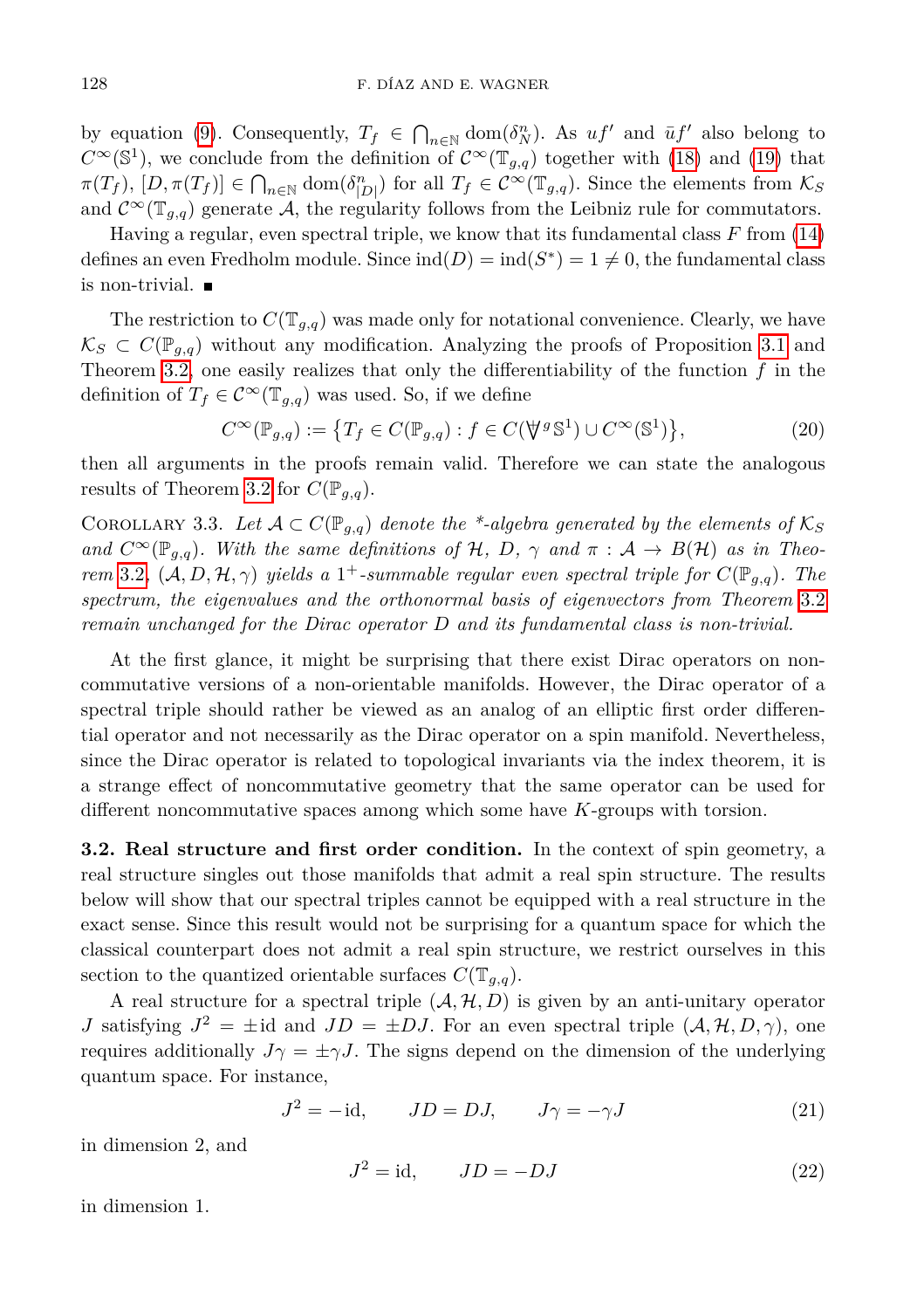Given a real structure *J*, one says that the spectral triple satisfies the first order condition if for all  $a, b \in \mathcal{A}$ 

<span id="page-8-2"></span><span id="page-8-0"></span>
$$
[\pi(a), J\pi(b)J^{-1}] = 0, \quad [[D, \pi(a)], J\pi(b)J^{-1}] = 0 \quad \text{for all } a, b \in \mathcal{A}.
$$
 (23)

It was observed in [\[7\]](#page-13-13) and [\[8\]](#page-13-5) that, under certain circumstances, a real structure might not exist for quantized real spin manifolds and it was proposed to modify the first order condition [\(23\)](#page-8-0) by requiring only

$$
[\pi(a), J\pi(b)J^{-1}] \in \mathcal{K}_S(\mathcal{H}), \quad [[D, \pi(a)], J\pi(b)J^{-1}] \in \mathcal{K}_S(\mathcal{H}) \quad \text{for all } a, b \in \mathcal{A}, \quad (24)
$$

where  $\mathcal{K}_S(\mathcal{H}) \subset B(\mathcal{H})$  denotes the ideal of matrices of rapid decay (associated to an orthonormal basis). Here we assume that  $\mathcal H$  is separable. In the context of noncommutative geometry, the matrices of rapid decay are considered as infinitesimals of arbitrary high order.

The first result of this section shows that the spectral triples from Theorem [3.2](#page-5-3) do not admit a real structure in the exact sense.

<span id="page-8-3"></span>PROPOSITION 3.4. Let  $(A, \mathcal{H}, D, \gamma)$  denote the spectral triple described in Theorem [3.2](#page-5-3). *Then there does not exist an anti-unitary operator*  $J$  *on*  $H$  *satisfying* [\(21\)](#page-7-0)*.* 

*Proof.* From  $J^{-1}DJe_k = De_k = ke_k$ , it follows that  $DJe_k = kJe_k$ , hence  $Je_k = \alpha_k e_k$ , where  $\alpha_k \in \mathbb{C}$ . Since *J* is anti-unitary, we have necessarily  $|\alpha_k| = 1$ , and thus

$$
J^2 e_n = J(\alpha_k e_k) = \bar{\alpha}_k J e_k = \bar{\alpha}_k \alpha_k e_k = e_k,
$$

which contradicts the first equation of [\(21\)](#page-7-0).  $\blacksquare$ 

Ignoring for a moment the commutation relations [\(21\)](#page-7-0) and [\(22\)](#page-7-1), it is also impossible to find an anti-unitary operator satisfying [\(23\)](#page-8-0).

<span id="page-8-1"></span>PROPOSITION 3.5. Let A denote the \*-algebra from Proposition [3.1](#page-4-2) and  $\pi : A \rightarrow B(H)$ *the representation from Theorem* [3.2](#page-5-3)*. Then there does not exist an anti-unitary operator J on* H *satisfying the first order condition* [\(23\)](#page-8-0)*.*

*Proof.* Recall that  $\mathcal{H} = \ell_2(\mathbb{N}) \oplus \ell_2(\mathbb{N})$  and  $\pi(a)(v_+ \oplus v_-) := av_+ \oplus av_-$ . If an operator  $A = \begin{pmatrix} A_{11} & A_{12} \\ A_{21} & A_{22} \end{pmatrix} \in B(\ell_2(\mathbb{N}) \oplus \ell_2(\mathbb{N}))$  commutes with  $\pi(a)$  for all  $a \in \mathcal{A}$ , then we have necessarily  $[k, A_{ij}] = 0$  for all  $k \in \mathcal{K}_S$  and  $i, j = 1, 2$ . Since  $\mathcal{K}_S$  is dense in  $K(\ell_2(\mathbb{N}))$ , it follows that  $A_{ij} = c_{ij}$  id with  $c_{ij} \in \mathbb{C}$ . Therefore we get for any anti-unitary operator *J* satisfying [\(23\)](#page-8-0)

dim{ $A \in B(\mathcal{H}) : [\pi(a), A] = 0$  for all  $a \in \mathcal{A}$ } = 4 ≥ dim{ $J\pi(b)J^{-1} : b \in \mathcal{A}$ } = ∞*,* 

which is a contradiction.

<span id="page-8-4"></span>If one wants to allow for the existence of a real structure despite the negative result of Proposition [3.5,](#page-8-1) one may consider to weaken the first order condition [\(23\)](#page-8-0) by requiring only the modified version [\(24\)](#page-8-2). But then the problem of Proposition [3.4](#page-8-3) still persists. However, the problem was caused by taking the commutation relations [\(21\)](#page-7-0) of a spectral triple of dimension 2. On the other hand, our spectral triples are  $1^+$ -summable, thus their metric dimension is 1 instead of 2. Under the requirements of equations [\(22\)](#page-7-1) and [\(24\)](#page-8-2), we can prove the following positive result.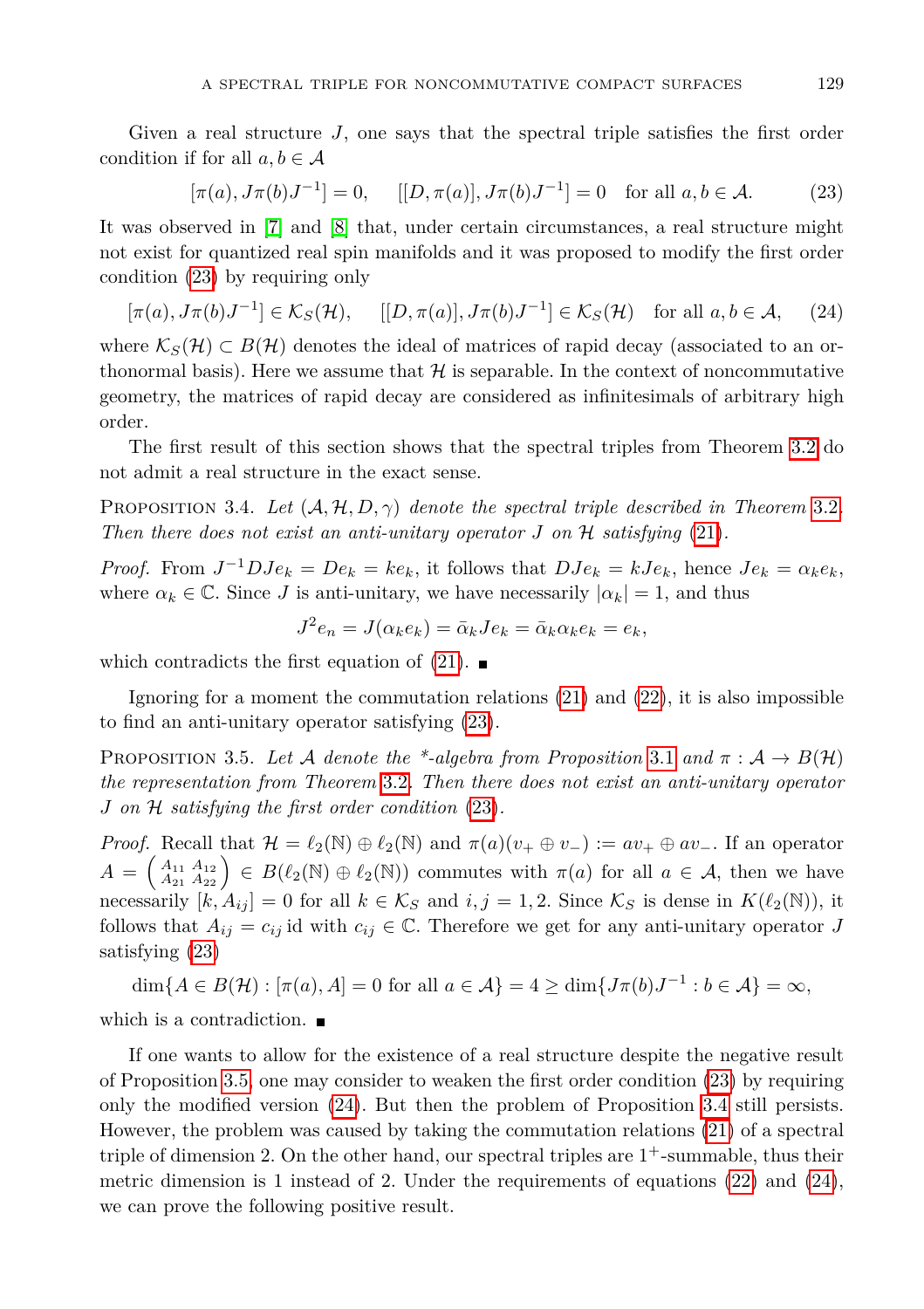<span id="page-9-0"></span>Proposition 3.6. *Let* (A*,* H*, D, γ*) *denote the spectral triple given in Theorem* [3.2](#page-5-3)*, and let*  ${b_k : k \in \mathbb{Z}}$  *be the orthonormal basis defined in* [\(15\)](#page-5-1)*. Then the anti-unitary operator J given by*

$$
Jb_k = b_{-k}, \qquad k \in \mathbb{Z}, \tag{25}
$$

*satisfies the conditions* [\(22\)](#page-7-1) *and* [\(24\)](#page-8-2)*.*

*Proof.* Since  $b_k$  is an eigenvector of *D* corresponding to the eigenvalue  $k \in \mathbb{Z}$ , we have  $JDJ^{-1}b_k = -kb_k = -Db_k$ , thus  $JD = -DJ$ . Obviously,  $J^2 = 1$ , so [\(22\)](#page-7-1) is satisfied.

If  $b \in \mathcal{K}_S$ , then  $J\pi(b)J^{-1} \in \mathcal{K}_S(\mathcal{H})$  and therefore [\(24\)](#page-8-2) holds for all  $a \in \mathcal{A}$  since  $\mathcal{K}_S(\mathcal{H})$  is an ideal in  $B(\mathcal{H})$ . Similarly, if  $a \in \mathcal{K}_S$ , then, as in the proof of Theorem [3.2,](#page-5-3)  $Na, aN \in \mathcal{K}_S$ . Therefore  $[D, \pi(a)] \in \mathcal{K}_S(\mathcal{H})$ , and since also  $\pi(a) \in \mathcal{K}_S(\mathcal{H})$ , the condition [\(24\)](#page-8-2) is now fulfilled for all  $b \in \mathcal{A}$ .

It remains to show that [\(24\)](#page-8-2) holds for  $a, b \in C^{\infty}(\mathbb{T}_{q,q})$ . So, let  $a = T_q$  and  $b = T_f$ , where  $g, f \in C^{\infty}(\mathbb{V}^{2g} \mathbb{S}^1)$ . From [\(15\)](#page-5-1) and [\(25\)](#page-9-0), we get  $J(e_k \oplus e_n) = (-e_k) \oplus e_n$  for all  $k, n \in \mathbb{N}_0$ . Writing  $T_f = \sum_{k \in \mathbb{Z}} f_k S^{\# k}$  as in [\(8\)](#page-4-1) and setting  $e_n^+ := e_n \oplus 0$  and  $e_n^- := 0 \oplus e_n$ , we compute

<span id="page-9-1"></span>
$$
J\pi(T_f)J^{-1}e_n^{\pm} = \sum_{k \in \mathbb{N}_0} \bar{f}_{k-n}e_k^{\pm} = \sum_{k \in \mathbb{Z}} \bar{f}_k S^{\#k}e_n^{\pm} = \pi(T_{\hat{f}})e_n^{\pm},\tag{26}
$$

where  $\hat{f} \in C^{\infty}(\mathbb{S}^1)$  is defined by  $\hat{f}(z) := \overline{f(\bar{z})}$ . Therefore, by [\(13\)](#page-5-0), [\(18\)](#page-6-2) and [\(26\)](#page-9-1),

$$
[\pi(T_g), J\pi(T_f)J^{-1}] = \pi([T_g, T_{\hat{f}}]),
$$
  
 
$$
[[D, \pi(T_g)], J\pi(T_f)J^{-1}] = -i \begin{pmatrix} 0 & [T_{\bar{u}g'}, T_{\hat{f}}] \\ [T_{ug'}, T_{\hat{f}}] & 0 \end{pmatrix}.
$$

Since  $g, \hat{f}, ug', \bar{u}g' \in C^{\infty}(\mathbb{S}^1)$ , and hence its Fourier coefficients are sequences of rapid decay, we conclude as in the paragraph with Equation [\(11\)](#page-4-4) that the commutators  $[T_q, T_{\hat{f}}]$ ,  $[T_{\bar{u}g'}, T_{\hat{f}}]$  and  $[T_{ug'}, T_{\hat{f}}]$  belong to  $\mathcal{K}_S$ . From this, the result follows.

**3.3. Finiteness.** We say that a spectral triple  $(A, \mathcal{H}, D)$  satisfies the finiteness condition, if there exists a dense subset of "smooth" vectors  $\mathcal{H}_{\infty} \subset \bigcap_{n \in \mathbb{N}} \text{dom}(D^n)$  which is isomorphic to a finitely generated left A-projective module. This finitely generated projective module is considered as a module of smooth sections of the vector bundle on which the Dirac operator acts (e.g. spin bundle). If  $\mathcal{H}_{\infty}$  is a core for the self-adjoint operator *D*, then the Dirac operator *D* is uniquely determined by its restriction to  $\mathcal{H}_{\infty}$ .

Stable isomorphism classes of finitely generated projective modules of a  $(\text{pre-})\text{C*-alge-}$ bra are classified by the associated  $K_0$ -group. Recall from Section [2](#page-1-1) that a non-trivial generator of  $K_0(C(\mathbb{T}_{g,q}))$  is given by the 1-dimensional projection  $p_{e_0} = 1 - SS^* \in \mathcal{K}_S \subset \mathcal{A}$ . Consider now the finitely generated left A-projective module  $A_{\infty} := A(1 - SS^*) \subset$  $B(\ell_2(N))$  together with the vector state and the non-negative sesquilinear form

<span id="page-9-2"></span>
$$
\psi_0(a) := \langle e_0, ae_0 \rangle, \quad \langle \langle b, a \rangle \rangle := \psi_0(b^*a) = \langle be_0, ae_0 \rangle, \quad a, b \in \mathcal{A}(1 - SS^*). \tag{27}
$$

The next proposition shows that  $\bigcap_{n\in\mathbb{N}}$  dom $(D^n) \cong \mathcal{A}(1 - SS^*) \oplus \mathcal{A}(1 - SS^*)$  satisfying thus the finiteness condition. We will give the proof for  $C(T_{g,q})$  but the statement holds also for  $\mathcal{A} \subset C(\mathbb{P}_{q,q})$ .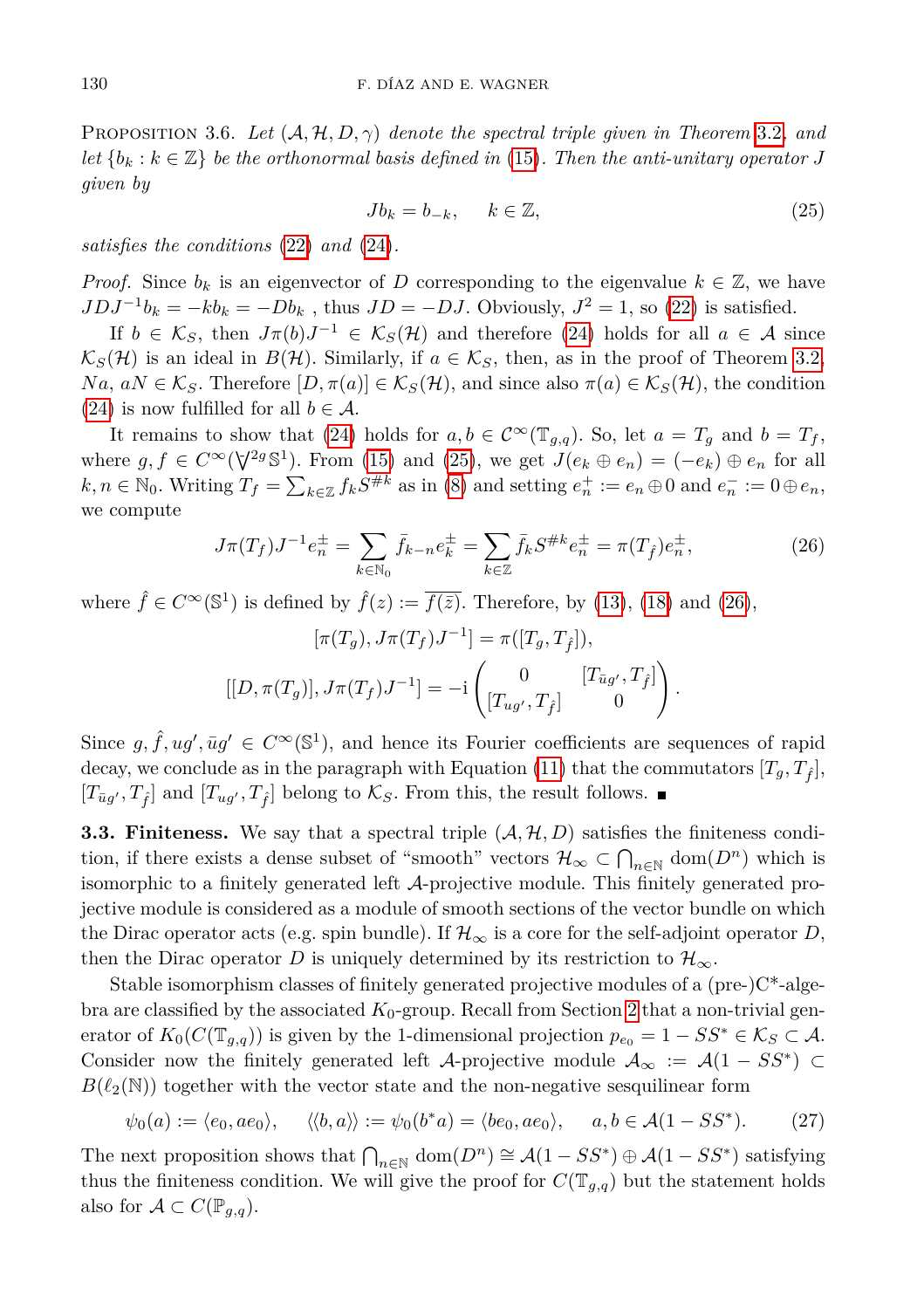Proposition 3.7. *Consider the finitely generated left* A*-module* A(1−*SS*<sup>∗</sup> ) *together with the sesquilinear form given in* [\(27\)](#page-9-2)*. Then the left* A-modules  $A(1 - SS^*) \oplus A(1 - SS^*)$ *and*  $\mathcal{H}_{\infty} := \bigcap_{n \in \mathbb{N}} \text{dom}(D^n)$  *are isometrically isomorphic.* 

*Proof.* Since  $\bigcap_{n\in\mathbb{N}}$  dom $(D^n) = \bigcap_{n\in\mathbb{N}}$  dom $(N^n) \oplus \bigcap_{n\in\mathbb{N}}$  dom $(N^n)$  with the diagonal A-action, it suffices to show that  $\mathcal{A}(1 - SS^*) \cong \bigcap_{n \in \mathbb{N}} \text{dom}(N^n)$ . Note that

<span id="page-10-1"></span><span id="page-10-0"></span>
$$
\bigcap_{n \in \mathbb{N}} \text{dom}(N^n) = \left\{ \sum_{k \in \mathbb{N}_0} \alpha_k e_k \in \ell_2(\mathbb{N}) : \sum_{n \in \mathbb{N}_0} |\alpha_k|^2 k^{2n} < \infty \right\}
$$
\n
$$
= \left\{ \sum_{k \in \mathbb{N}_0} \alpha_k e_k \in \ell_2(\mathbb{N}) : (\alpha_k)_{k \in \mathbb{N}_0} \in \mathcal{S}(\mathbb{N}) \right\} \tag{28}
$$

where  $\mathcal{S}(\mathbb{N})$  denotes the space of sequences of rapid decay. We claim that

$$
\Phi: \mathcal{A}(1 - SS^*) \subset B(\ell_2(\mathbb{N})) \longrightarrow \bigcap_{n \in \mathbb{N}} \text{dom}(N^n), \qquad \Phi(x) := xe_0,\tag{29}
$$

defines an isometric isomorphism.

To see that  $\Phi$  is well defined, suppose that  $T_f \in C^{\infty}(\mathbb{T}_{g,q})$ , where  $f \in C^{\infty}(\mathsf{V}^{2g} \mathbb{S}^1)$ , and write  $f = \sum_{k \in \mathbb{Z}} f_k u^k$  in its Fourier series expansion. From equation [\(8\)](#page-4-1), we get  $\Phi(T_f(1 - SS^*)) = \sum_{k \in \mathbb{N}_0} f_k e_k$ . Since  $f \in C^\infty(\mathbb{S}^1)$ , the sequence  $(f_k)_{n \in \mathbb{N}_0}$  belongs to  $\mathcal{S}(\mathbb{N})$  (cf. Section [3.1\)](#page-3-1). Therefore, by [\(28\)](#page-10-0),  $\Phi(T_f(1 - SS^*)) \in \bigcap_{n \in \mathbb{N}} \text{dom}(N^n)$ . If  $a \in \mathcal{K}_S$ and  $(a_{kj})_{k,j\in\mathbb{N}_0}$  denotes the corresponding matrix of rapid decay, then  $(a_{k0})_{k\in\mathbb{N}_0} \in \mathcal{S}(\mathbb{N})$ and therefore  $\Phi(a(1 - SS^*)) = \sum_{k \in \mathbb{N}_0} a_{k0} e_k \in \bigcap_{n \in \mathbb{N}} \text{dom}(N^n)$ . Since each element from  $a \in \mathcal{A}$  can be written as  $a = (a - T_{\sigma(a)}) + T_{\sigma(a)} \in \mathcal{K}_{S} + C^{\infty}(\mathbb{T}_{g,q})$  it follows that  $\Phi(\mathcal{A}(1 - SS^*)) \subset \bigcap_{n \in \mathbb{N}} \text{dom}(N^n).$ 

Clearly,  $\Phi$  is left A-linear since  $\mathcal{A} \subset B(\ell_2(\mathbb{N}))$ . To show the surjectivity of  $\Phi$ , let  $v = \sum_{k \in \mathbb{N}_0} \alpha_k e_k \in \bigcap_{n \in \mathbb{N}} \text{dom}(N^n)$ . Then  $a := (\alpha_k \delta_{0,j})_{k,j \in \mathbb{N}_0} \in \mathcal{K}_S$ , where  $\delta_{i,j}$  denotes the Kronecker delta, and  $\Phi(a(1 - SS^*)) = v$ . Moreover,  $\Phi$  is injective. To see this, assume that  $\Phi(a(1 - SS^*)) = 0$ . Then  $a(1 - SS^*)e_0 = \Phi(a(1 - SS^*)) = 0$  and  $a(1 - SS^*)e_k = 0$ for all  $k \neq 0$  since  $1 - SS^*$  is the orthogonal projection onto  $\mathbb{C}e_0$ . Thus  $a(1 - SS^*) = 0$  in  $\mathcal{A}(1 - SS^*) \subset B(\ell_2(\mathbb{N}))$ . So we just proved that the map  $\Phi$  in [\(29\)](#page-10-1) defines an isomorphism of left A-modules.

It remains to show that  $\Phi$  is actually an isometry. From [\(27\)](#page-9-2) and [\(29\)](#page-10-1), we get

$$
\langle \Phi(a(1-SS^*)), \Phi(a(1-SS^*)) \rangle = \langle ae_0, ae_0 \rangle = \langle \langle a, a \rangle \rangle
$$

for all  $a \in \mathcal{A}$ . This completes the proof.  $\blacksquare$ 

Applying the previous proposition to the noncommutative torus  $C(\mathbb{T}_{1,q})$ , we see that the "spin bundle" is given by  $\mathcal{A}(1 - SS^*) \oplus \mathcal{A}(1 - SS^*)$  rather than  $\mathcal{A} \oplus \mathcal{A}$  as it should have been in analogy to the classical case. Moreover, by extending the isomorphism Φ in [\(29\)](#page-10-1) to its closure, the Hilbert space  $\overline{\mathcal{A}(1 - SS^*)} \cong \ell_2(\mathbb{N}) \subset L_2(\mathbb{S}^1)$  looks rather like functions on the circle S than on the disc D. This observation is in line with the metric dimension 1. It seems that the interior of the quantum disc  $K(\ell_2(\mathbb{N})) = \text{ker}(\sigma)$  has the dimension of a (fuzzy) point. Also [\(18\)](#page-6-2) indicates that the action of the Dirac operator is essentially given by a derivation on the circle.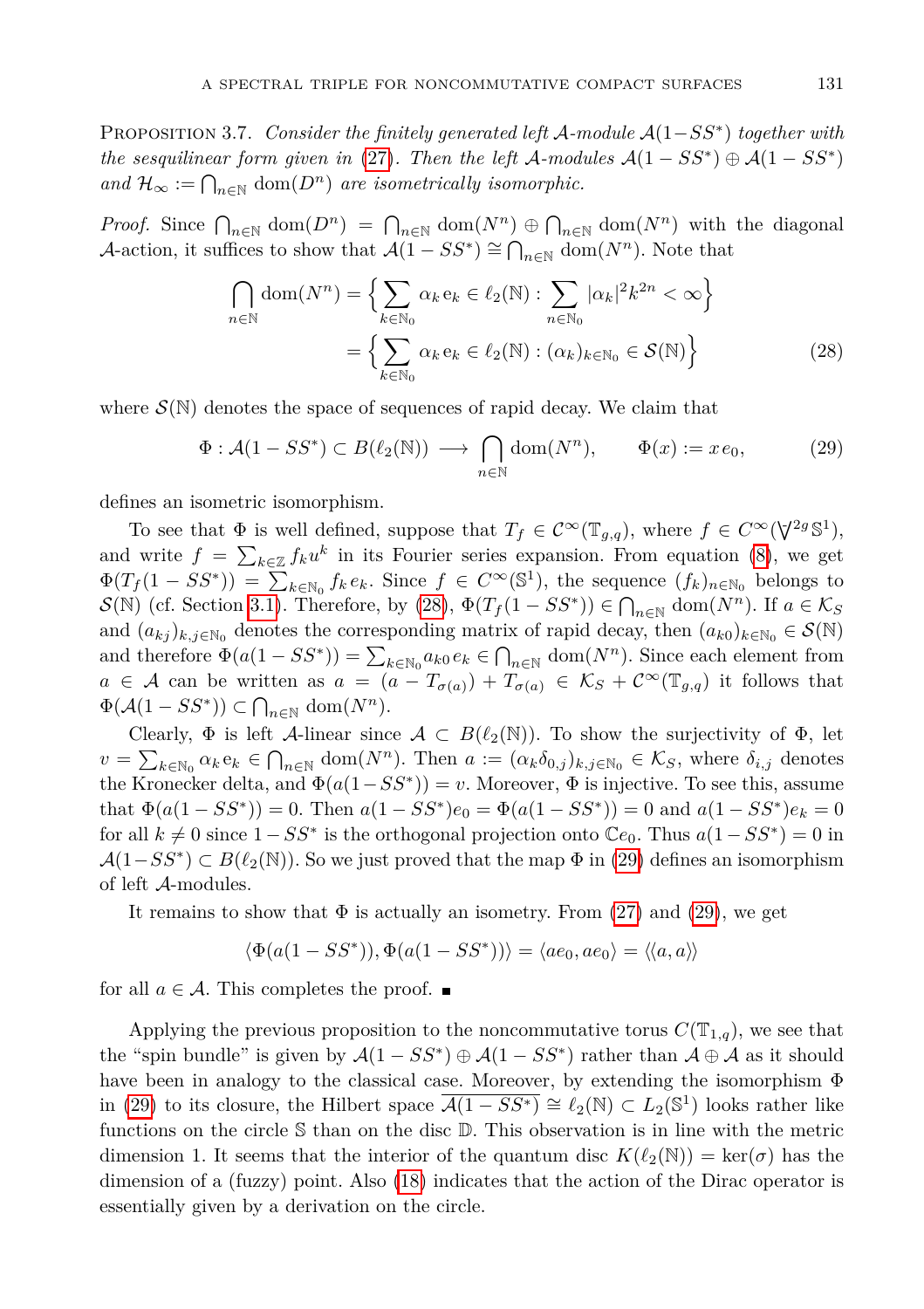**3.4. Existence of a volume form or orientation.** By a volume form we mean a Hochschild *n*-cycle *ω*, i.e.,

$$
\omega = \sum_{j} a_{0j} \otimes b_j \otimes a_{1j} \otimes \ldots \otimes a_{nj} \in \mathcal{A} \otimes \mathcal{A}^{\mathrm{op}} \otimes \mathcal{A} \otimes \ldots \otimes \mathcal{A},
$$
  
\n
$$
0 = \delta_n(\omega) := \sum_j a_{0j} \otimes (b_j a_{1j}) \otimes a_{2j} \otimes \ldots \otimes a_{nj}
$$
  
\n
$$
+ \sum_{k=1}^{n-1} \sum_j (-1)^k a_{0j} \otimes b_j \otimes \ldots \otimes a_{kj} a_{k+1,j} \otimes \ldots \otimes a_{nj} \pm \sum_j a_{nj} a_{0j} \otimes b_j \otimes \ldots \otimes a_{n-1,j},
$$

<span id="page-11-0"></span>satisfying

$$
\gamma = \pi_D(\omega) := \sum_j a_{0j} J b_j^* J^{-1} [D, a_{1j}] \cdots [D, a_{nj}], \qquad (30)
$$

where *n* depends on the (metric) dimension of the spectral triple.

As pointed out in the paragraph preceding Proposition [3.6,](#page-8-4) the metric dimension of our spectral triples is 1. However, for a Hochschild 1-cycle  $\omega$ , the expression  $\pi_D(\omega)$ in [\(30\)](#page-11-0) is an odd operator whereas  $\gamma$  is a diagonal operator, so equation (30) cannot hold. Assuming that our quantum surfaces have dimension 2, we face the problem of the non-existence of the real structure *J*, see Proposition [3.4.](#page-8-3) Unfortunately the problem goes deeper and cannot be resolved in any other way.

<span id="page-11-1"></span>Proposition 3.8. *For all spectral triples from Section* [3.1](#page-3-1) *and any anti-unitary operator J, there does not exist a Hochschild n-cycle satisfying* [\(30\)](#page-11-0)*.*

*Proof.* For *n* odd, the same reasoning as in the case  $n = 1$  applies: Since D is odd, the right hand side of [\(30\)](#page-11-0) would yield an odd operator whereas  $\gamma$  is even, a contradiction.

Assume now that there exist an anti-unitary operator *J* and a Hochschild 2*k*-cycle  $\omega = \sum_j a_{0j} \otimes b_j \otimes a_{1j} \otimes \ldots \otimes a_{2k,j}$  satisfying [\(30\)](#page-11-0). Let  $\hat{\sigma} : B(\ell_2(\mathbb{N})) \to B(\ell_2(\mathbb{N}))/K(\ell_2(\mathbb{N}))$ denote the canonical projection and observe that the restriction of *σ*ˆ to the Toeplitz algebra yields the symbol map. Recall that  $Nk, kN \in \mathcal{K}_S$  for all  $k \in \mathcal{K}_S$ . From [\(18\)](#page-6-2), we get for all  $a \in \mathcal{A}$ 

$$
\hat{\sigma}([S^*N, a]) = \hat{\sigma}([S^*N, a - T_{\sigma(a)} + T_{\sigma(a)}]) = \hat{\sigma}([S^*N, T_{\sigma(a)}]) = \hat{\sigma}(-i T_{\bar{u}\sigma(a)'}) = -i \bar{u}\sigma(a)',
$$
 and similarly  $\hat{\sigma}([NS, a]) = -i u\sigma(a)'$ . Using the facts that the operators  $\sigma(t), t \in \mathcal{T}$ , commute and that  $u\bar{u} = 1$ , and applying  $\hat{\sigma}$  to two consecutive commutators in (30), we obtain

$$
\hat{\sigma}([D, a_{2i,j}][D, a_{2i+1,j}]) = \begin{pmatrix} \hat{\sigma}([S^*N, a_{2i,j}][NS, a_{2i+1,j}]) & 0 \\ 0 & \hat{\sigma}([NS, a_{2i,j}][S^*N, a_{2i+1,j}]) \end{pmatrix}
$$
  
= 
$$
\begin{pmatrix} -\sigma(a_{2i,j})'\sigma(a_{2i+1,j})' & 0 \\ 0 & -\sigma(a_{2i,j})'\sigma(a_{2i+1,j})' \end{pmatrix}.
$$

Note that the diagonal entries coincide. This remains true for the right hand side of [\(30\)](#page-11-0) if *n* is even. On the other hand, the diagonal entries of  $\gamma$  differ by a minus sign. Therefore applying  $\hat{\sigma}$  to the diagonal elements of [\(30\)](#page-11-0) and equating gives

$$
1 = \sum_{j} (-1)^{k} \hat{\sigma}(a_{0j} J b_{j}^{*} J^{-1}) \sigma(a_{1,j})' \sigma(a_{2,j})' \cdots \sigma(a_{2k-1,j})' \sigma(a_{2k,j})' = -1,
$$

which is a contradiction.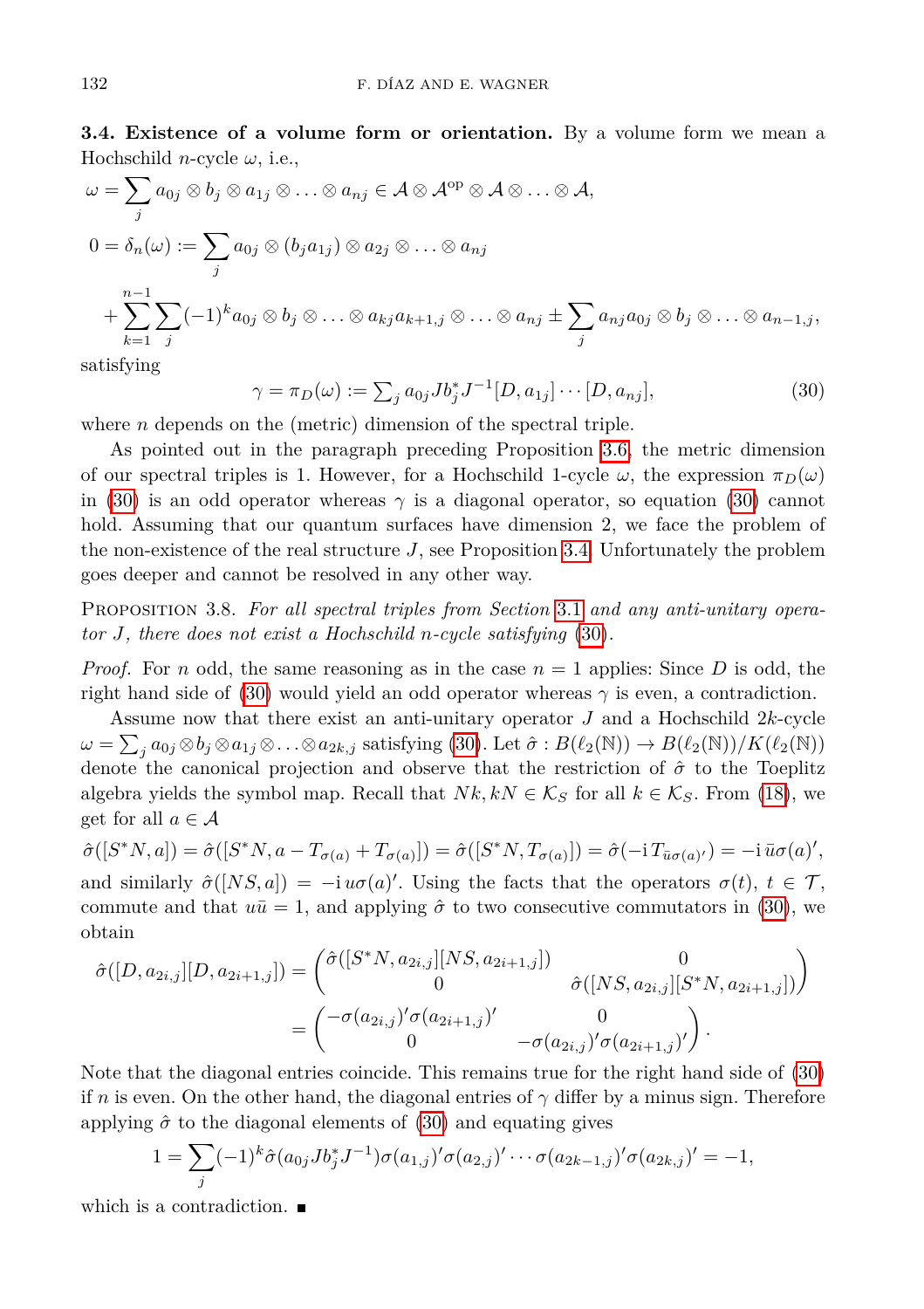Observe that the problem of Proposition [3.8](#page-11-1) cannot be solved by changing  $\gamma$  as in [\[14\]](#page-13-4) as long as the diagonal entries of  $\gamma$  do not coincide.

**3.5. Poincaré duality.** We mentioned already in Section [3.1](#page-3-1) that regular spectral triples give rise to index pairings. To be more precise, one can show that, for an even regular spectral triple  $(A, H, D, \gamma)$  and a projection  $P = P^2 = P^* \in Mat_{n \times n}(\mathcal{A})$ , the map  $\pi(P)D_{+-}\pi(P):\pi(P)\mathcal{H}^n_-\to \pi(P)\mathcal{H}^n_+$  yields a Fredholm operator and its index does not depend on the  $K_0$ -class of *P*. Here,  $D_{+-}$  denotes the upper right corner of the odd operator *D*. Unfortunately, the formulation of Poincaré duality involves a real structure *J*. One says that an even spectral triple with real structure *J* satisfies Poincaré duality [\[3\]](#page-13-14), if

<span id="page-12-0"></span>
$$
K_0(\mathcal{A}) \times K_0(\mathcal{A}) \ni ([P], [Q])
$$
  

$$
\longmapsto \text{ind}((\pi(P) \otimes J\pi(Q)J^{-1})D_{+-}(\pi(P) \otimes J\pi(Q)J^{-1})) \in \mathbb{Z}
$$
 (31)

defines a non-degenerate pairing, where  $P \in \text{Mat}_{n \times n}(\mathcal{A})$  and  $Q \in \text{Mat}_{k \times k}(\mathcal{A})$  are projec-tions and the operator in [\(31\)](#page-12-0) acts between the Hilbert spaces  $(\pi(P) \otimes J\pi(Q)J^{-1})\mathcal{H}^{nk}_{-}$ and  $(\pi(P) \otimes J\pi(Q)J^{-1})\mathcal{H}_+^{nk}$ .

The aim of this section is to explain that the Poincaré duality fails for our spectral triple. The statement does not seem to make much sense because of the non-existence of a real structure proven in Section [3.2.](#page-7-2) However, the main problem is not the real structure. The next proposition will show that the fundamental class of the Dirac operator only detects the rank of the trivial  $K_0$ -classes and leads to a zero pairing with  $K_0$ classes represented by compact operators. Let us recall here from [\[15\]](#page-13-7) (see also the end of Section [2\)](#page-1-1) that  $K_0(C(\mathbb{T}_{q,q})) \cong \mathbb{Z} \oplus \mathbb{Z} \cong K_0(K(\ell_2(\mathbb{N}))) \oplus K_0(\mathbb{C}).$ 

PROPOSITION 3.9. Let  $(A, H, D, \gamma)$  denote the spectral triple from Theorem [3.2](#page-5-3). For any *odd or even anti-unitary operator J on*  $\mathcal{H} = \ell_2(\mathbb{N}) \oplus \ell_2(\mathbb{N})$ *, the index pairing* [\(31\)](#page-12-0) (*if well defined*) *is degenerate.*

*Proof.* Let  $p_{e_0}$  denote the 1-dimensional projection onto  $\mathbb{C}e_0 \subset \mathcal{H}_- = \ell_2(\mathbb{N})$ . Then  $[p_{e_0}] \in$  $K_0(C(\mathbb{T}_{g,q}))$ , and for any projection  $Q := \pi(Q_0)$  with  $[Q_0] \in K_0(C(\mathbb{T}_{g,q}))$ , we have

 $\dim((p_{e_0} \otimes JQJ^{-1})\mathcal{H}^n_{-}) = \dim(JQJ^{-1}((p_{e_0}\ell_2(\mathbb{N})) \otimes \mathbb{C}^n)) \leq \dim(\mathbb{C} \otimes \mathbb{C}^n) = n < \infty.$ 

Hence the operator

$$
(p_{e_0} \otimes JQJ^{-1})S^*N(p_{e_0} \otimes JQJ^{-1}): (p_{e_0} \otimes JQJ^{-1})\ell_2(\mathbb{N})^n \to (p_{e_0} \otimes JQJ^{-1})\ell_2(\mathbb{N})^n
$$

acts between finite dimensional spaces and therefore its index is always 0.

Note that the problem arises because the compact operators  $K(\ell_2(\mathbb{N})) \subset C(\mathbb{T}_{q,q})$  act on  $\mathcal{H}_- = \ell_2(N)$  by the identity and thus  $\dim(p_{e_0}\mathcal{H}_-) = 1 < \infty$ . So we arrive again at the conclusion that the Hilbert space  $\mathcal{H} = \ell_2(\mathbb{N}) \oplus \ell_2(\mathbb{N})$  is "too small" for a non-trivial index pairing.

**Acknowledgments.** This work was supported by CIC-UMSNH and is part of the international project "Quantum Dynamics" supported by EU grant H2020-MSCA-RISE-2015-691246 and co-financed by Polish Government grant W2/H2020/2016 awarded for the years 2016–2019.